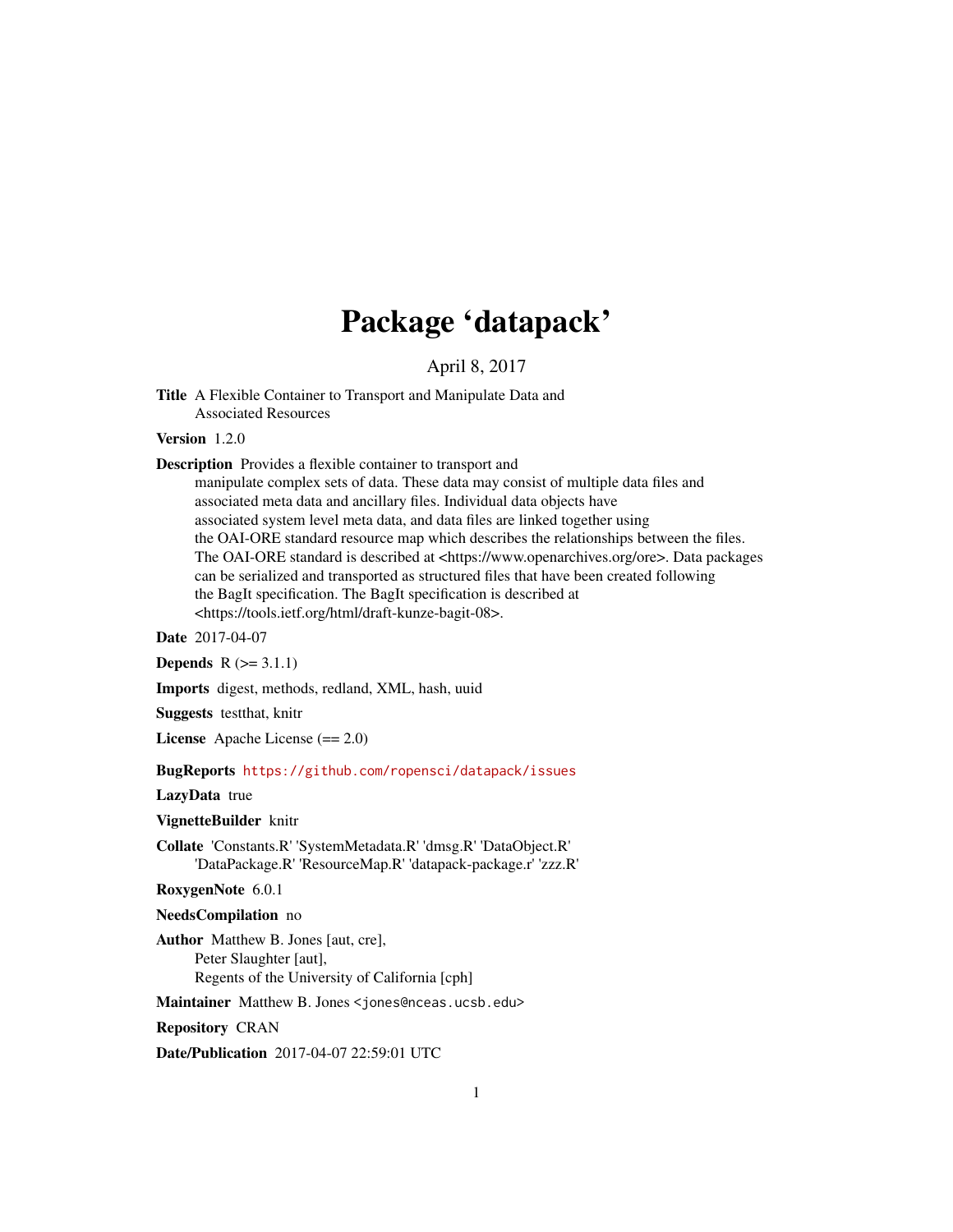# R topics documented:

| $\overline{4}$<br>5<br>6<br>7<br>8<br>9<br>10<br>11<br>13<br>14<br>15<br>15<br>16<br>17<br>18<br>18<br>19<br>20<br>21 |
|-----------------------------------------------------------------------------------------------------------------------|
|                                                                                                                       |
|                                                                                                                       |
|                                                                                                                       |
|                                                                                                                       |
|                                                                                                                       |
|                                                                                                                       |
|                                                                                                                       |
|                                                                                                                       |
|                                                                                                                       |
|                                                                                                                       |
|                                                                                                                       |
|                                                                                                                       |
|                                                                                                                       |
|                                                                                                                       |
|                                                                                                                       |
|                                                                                                                       |
|                                                                                                                       |
|                                                                                                                       |
|                                                                                                                       |
| 22                                                                                                                    |
| 23                                                                                                                    |
| 24                                                                                                                    |
| 24                                                                                                                    |
| 26                                                                                                                    |
| 28                                                                                                                    |
| 29                                                                                                                    |
| 30                                                                                                                    |
| 30                                                                                                                    |
| 31                                                                                                                    |
| 33                                                                                                                    |
| 34                                                                                                                    |
| 35                                                                                                                    |
| 37                                                                                                                    |
| 38                                                                                                                    |
|                                                                                                                       |
|                                                                                                                       |

**Index** [42](#page-41-0)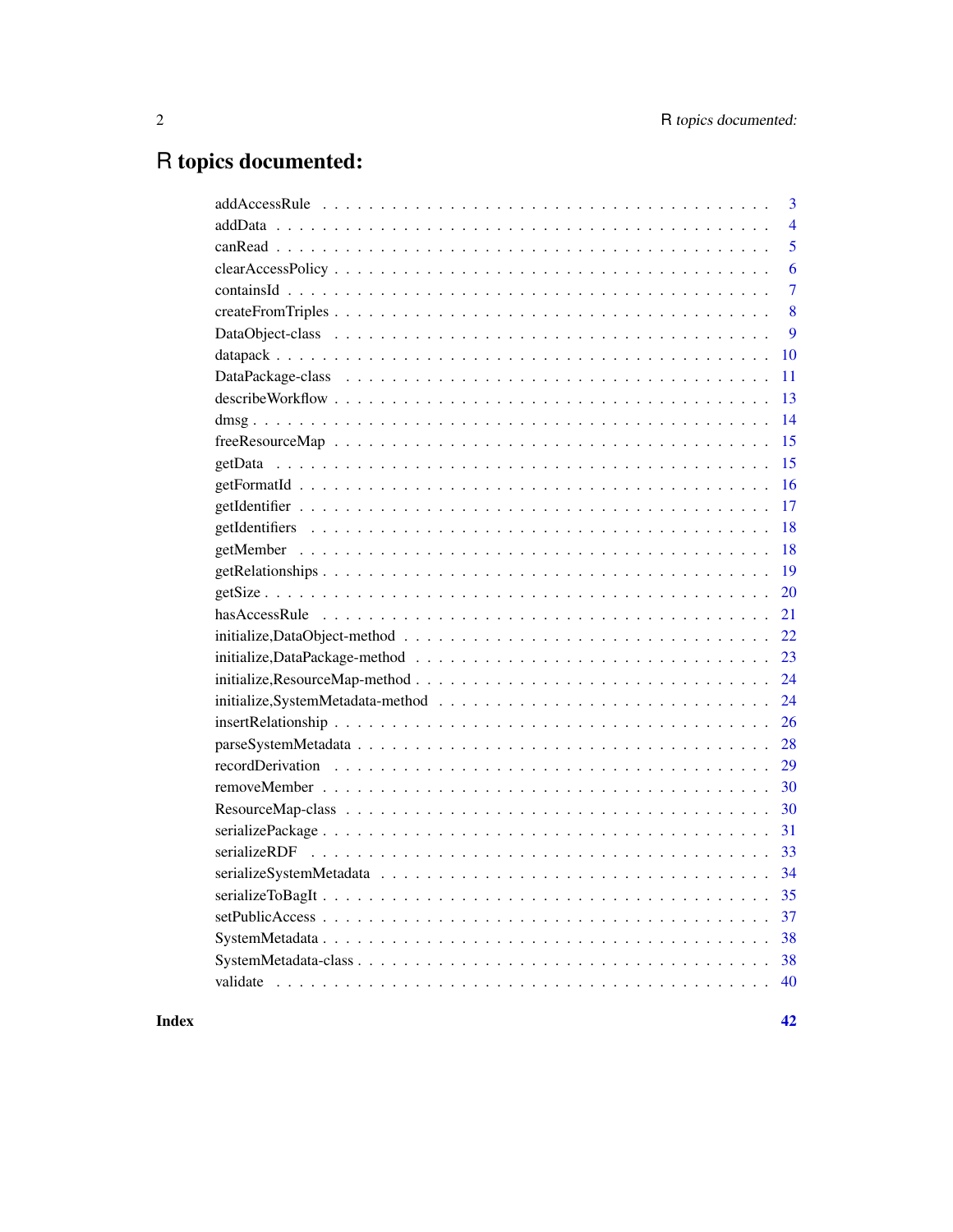<span id="page-2-1"></span><span id="page-2-0"></span>

Add one or more access rules to the access policy of the specified object.

#### Usage

```
addAccessRule(x, ...)
## S4 method for signature 'SystemMetadata'
addAccessRule(x, y, ...)
## S4 method for signature 'DataObject'
addAccessRule(x, y, ...)
```
#### Arguments

| x | The object instance to which to add the rules                                                             |
|---|-----------------------------------------------------------------------------------------------------------|
| . | Additional arguments                                                                                      |
|   | • permission The permission to be applied to subject if x is character (read,<br>write, changePermission) |
|   | The subject of the rule to be added, or a data frame of subject/permission tuples                         |
|   |                                                                                                           |

#### Value

the SystemMetadata object with the updated access policy.

the DataObject with the updated access policy

#### See Also

[SystemMetadata-class](#page-37-1)

```
# Parameter "y" can be character string containing the subject of the access rule:
sysmeta <- new("SystemMetadata")
sysmeta <- addAccessRule(sysmeta, "uid=smith,ou=Account,dc=example,dc=com", "write")
accessRules <- data.frame(subject=c("uid=smith,ou=Account,dc=example,dc=com",
 "uid=slaughter,o=unaffiliated,dc=example,dc=org"), permission=c("write", "changePermission"))
sysmeta <- addAccessRule(sysmeta, accessRules)
# Alternatively, parameter "y" can be a data.frame containing one or more access rules:
sysmeta <- addAccessRule(sysmeta, "uid=smith,ou=Account,dc=example,dc=com", "write")
accessRules <- data.frame(subject=c("uid=smith,ou=Account,dc=example,dc=com",
 "uid=slaughter,o=unaffiliated,dc=example,dc=org"), permission=c("write", "changePermission"))
sysmeta <- addAccessRule(sysmeta, accessRules)
```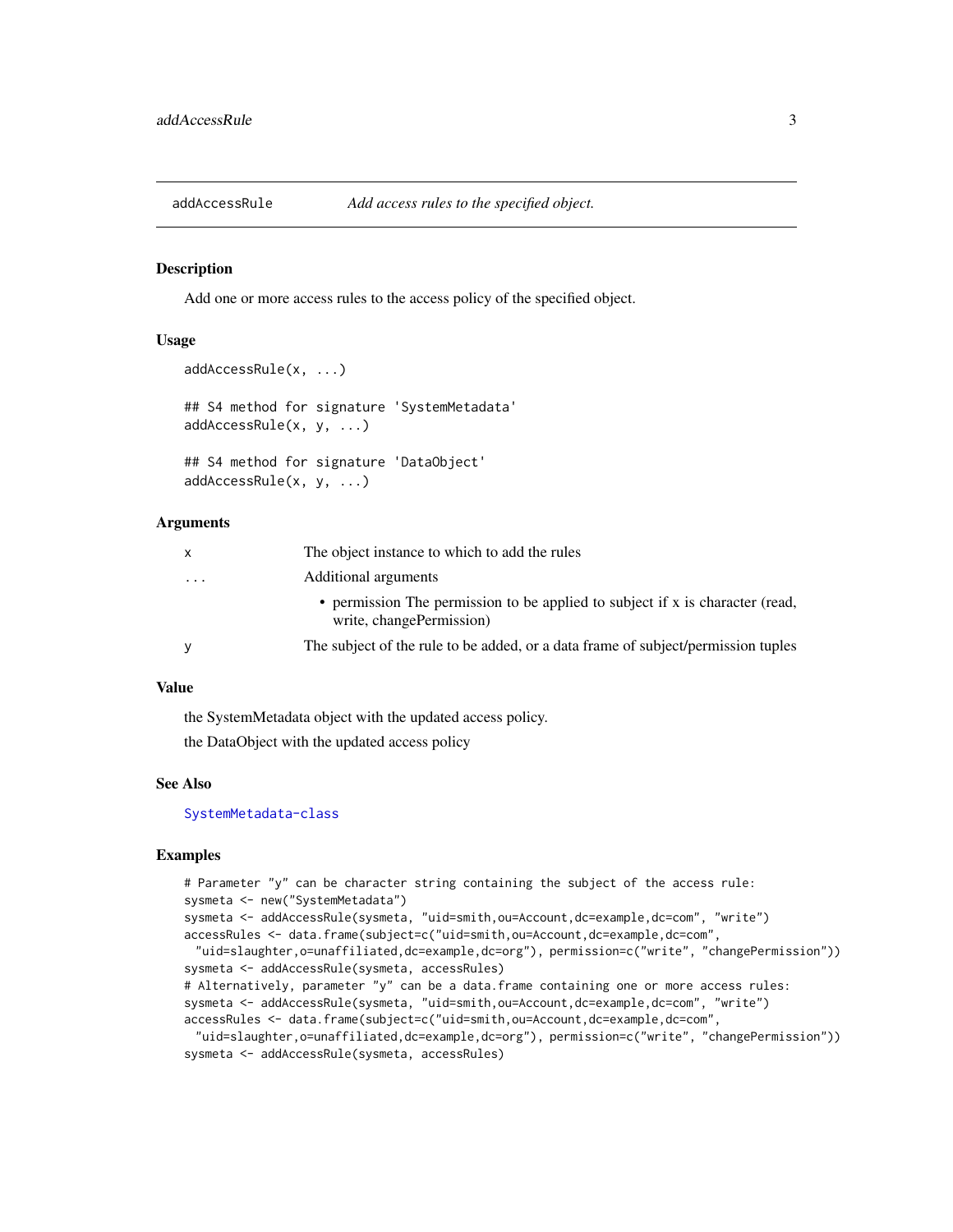```
data <- charToRaw("1,2,3\n4,5,6\n")
obj <- new("DataObject", id="1234", data=data, format="text/csv")
obj <- addAccessRule(obj, "uid=smith,ou=Account,dc=example,dc=com", "write")
```
#### <span id="page-3-1"></span>addData *Add a DataObject to the DataPackage*

## Description

The DataObject is added to the DataPackage.

#### Usage

addData(x, do, ...)

## S4 method for signature 'DataPackage, DataObject'  $addData(x, do, mo = as.charAt("NA))$ 

#### Arguments

|    | A DataPackage instance                                                                        |
|----|-----------------------------------------------------------------------------------------------|
| do | A DataObject instance                                                                         |
| .  | (Additional parameters)                                                                       |
| mo | A DataObject (containing metadata describing "do") to associate with the sci-<br>ence object. |

## Details

The DataObject "do" is added to the DataPackage. If the optional "mo" parameter is specified, then it is assumed that the DataObject "mo" is a metadata object that describes the science object "do" that is being added. The addData function will add a relationship to the DataPackage resource map that indicates that the metadata object describes the science object using the Citation Typing Ontology (CITO). Note: this method updates the passed-in DataPackage object. documents and isDocumentedBy relationship.

#### Value

the updated DataPackage object

## See Also

[DataPackage-class](#page-10-1)

<span id="page-3-0"></span>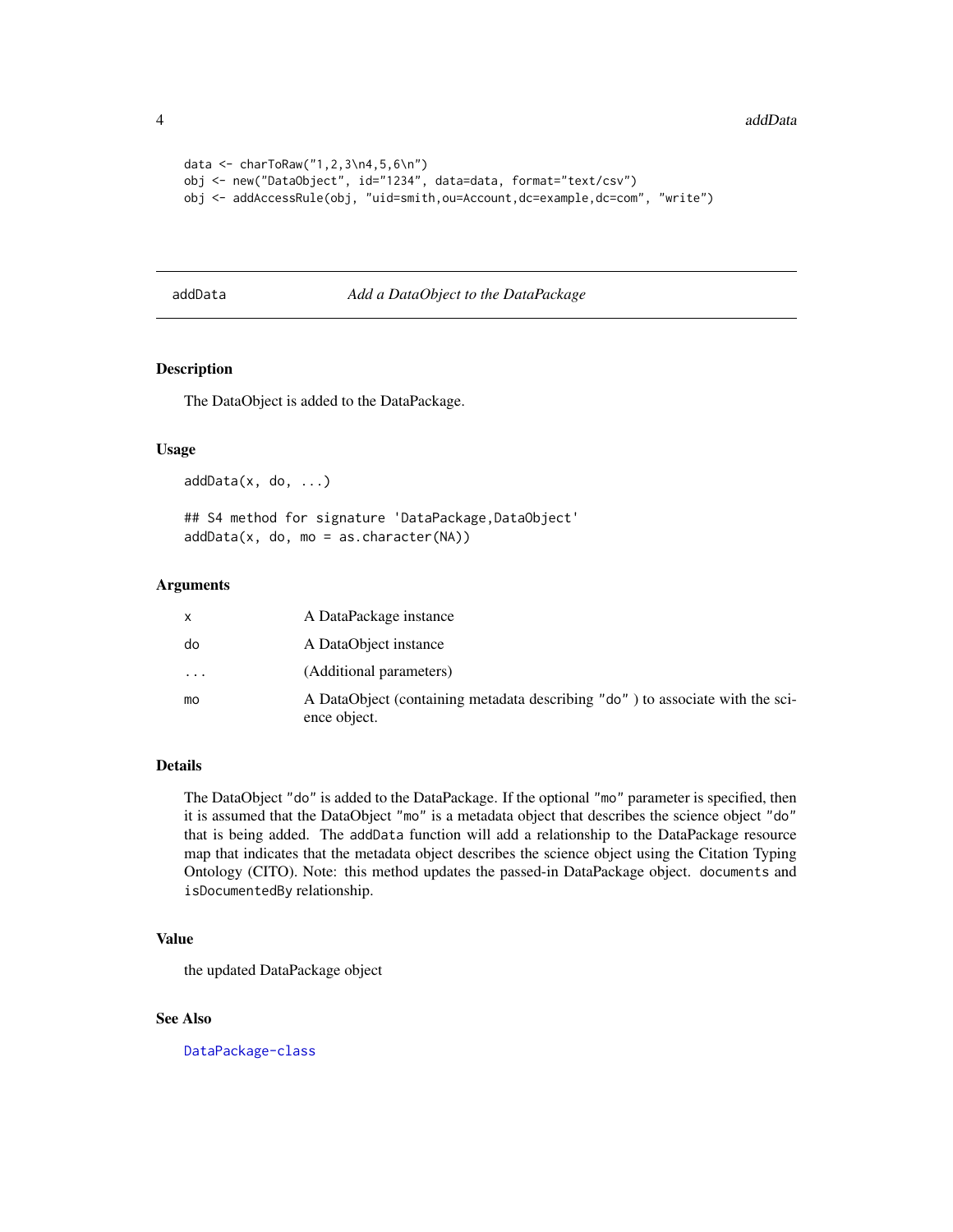#### <span id="page-4-0"></span>canRead 5

#### Examples

```
dpkg <- new("DataPackage")
data <- charToRaw("1,2,3\n4,5,6")
metadata <- charToRaw("EML or other metadata document text goes here\n")
md <- new("DataObject", id="md1", dataobj=metadata, format="text/xml", user="smith",
  mnNodeId="urn:node:KNB")
do <- new("DataObject", id="id1", dataobj=data, format="text/csv", user="smith",
  mnNodeId="urn:node:KNB")
# Associate the metadata object with the science object. The 'mo' object will be added
# to the package automatically, since it hasn't been added yet.
dpkg <- addData(dpkg, do, md)
```
<span id="page-4-1"></span>canRead *Test whether the provided subject can read an object.*

#### Description

Using the AccessPolicy, tests whether the subject has read permission for the object. This method is meant work prior to submission to a repository, and will show the permissions that would be enfirced by the repository on submission. Currently it only uses the AccessPolicy to determine who can read (and not the rightsHolder field, which always can read an object). If an object has been granted read access by the special "public" subject, then all subjects have read access.

#### Usage

 $canRead(x, \ldots)$ 

## S4 method for signature 'DataObject' canRead(x, subject)

## Arguments

|                         | DataObject                                                            |
|-------------------------|-----------------------------------------------------------------------|
| $\cdot$ $\cdot$ $\cdot$ | Additional arguments                                                  |
| subject                 | : the subject name of the person/system to check for read permissions |

## Details

The subject name used in both the AccessPolicy and in the 'subject' argument to this method is a string value, but is generally formatted as an X.509 name formatted according to RFC 2253.

#### Value

boolean TRUE if the subject has read permission, or FALSE otherwise

#### See Also

[DataObject-class](#page-8-1)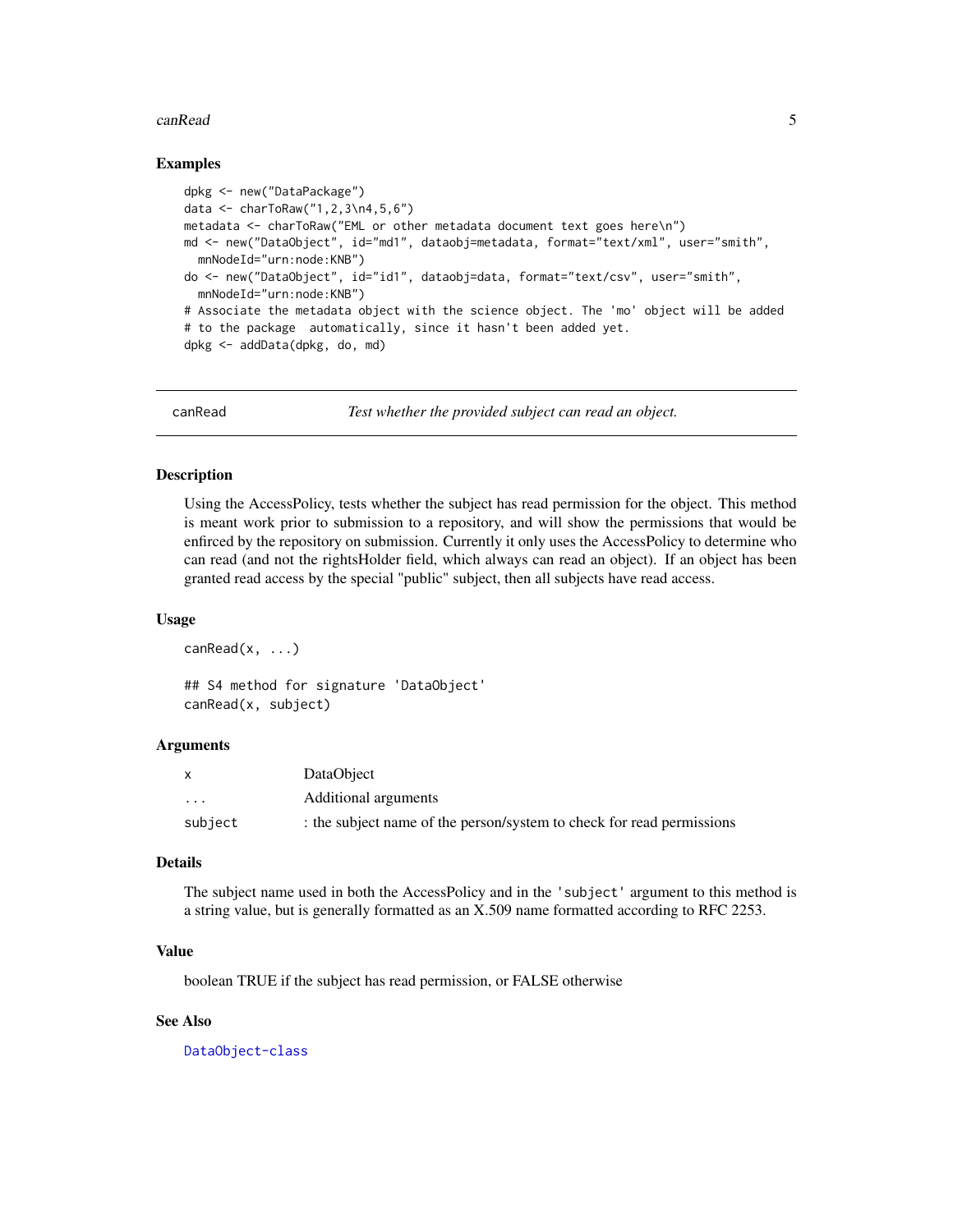#### Examples

```
data <- charToRaw("1,2,3\n4,5,6\n")
obj <- new("DataObject", id="1234", data=data, format="text/csv")
obj <- addAccessRule(obj, "smith", "read")
access <- canRead(obj, "smith")
```
<span id="page-5-1"></span>clearAccessPolicy *Clear the accessPolicy from the specified object.*

## Description

Clears the accessPolicy from the specified object by overwriting all existing access rules set on the object with an empty set.

#### Usage

```
clearAccessPolicy(x, ...)
```

```
## S4 method for signature 'SystemMetadata'
clearAccessPolicy(x, ...)
```
## Arguments

| x       | the instance to clear access rules from. |
|---------|------------------------------------------|
| $\cdot$ | (Additional parameters)                  |

## Value

The SystemMetadata object with the cleared access policy.

## See Also

[SystemMetadata-class](#page-37-1)

```
sysmeta <- new("SystemMetadata")
sysmeta <- addAccessRule(sysmeta, "uid=smith,ou=Account,dc=example,dc=com", "write")
sysmeta <- clearAccessPolicy(sysmeta)
```
<span id="page-5-0"></span>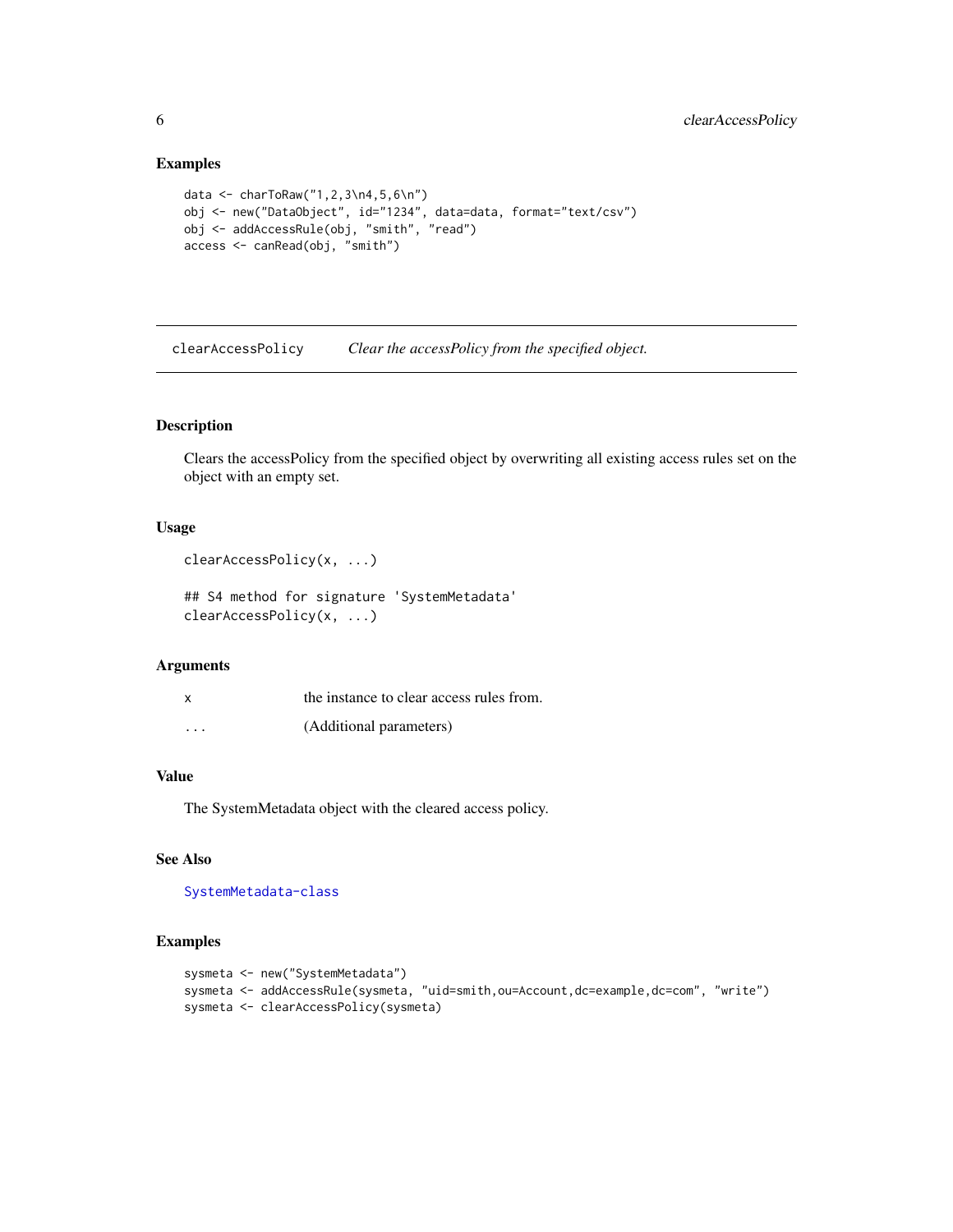<span id="page-6-1"></span><span id="page-6-0"></span>

Returns true if the specified object is a member of the package

#### Usage

```
containsId(x, ...)
## S4 method for signature 'DataPackage'
containsId(x, identifier)
```
## Arguments

|                         | A DataPackage object                                                |
|-------------------------|---------------------------------------------------------------------|
| $\cdot$ $\cdot$ $\cdot$ | (Not yet used)                                                      |
| identifier              | The DataObject identifier to check for inclusion in the DataPackage |

#### Value

A logical - a value of TRUE indicates that the DataObject is in the DataPackage

## See Also

[DataPackage-class](#page-10-1)

```
dp <- new("DataPackage")
data <- charToRaw("1,2,3\n4,5,6")
id <- "myNewId"
do <- new("DataObject", id=id, dataobj=data, format="text/csv", user="jsmith")
dp <- addData(dp, do)
isInPackage <- containsId(dp, identifier="myNewId")
```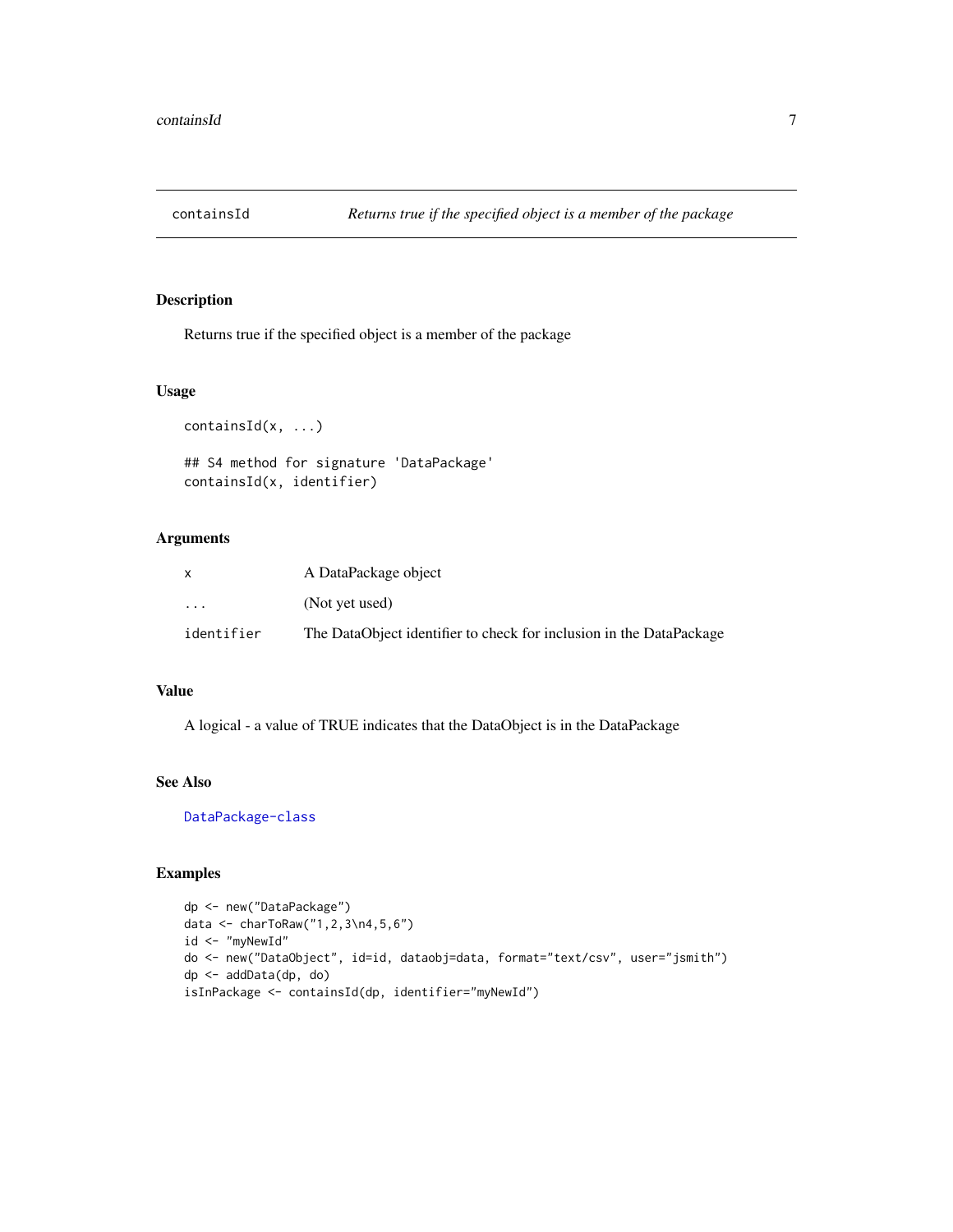<span id="page-7-1"></span><span id="page-7-0"></span>

RDF relationships are added to a ResourceMap object from a data.frame that contains RDF triples. For example, relationships can be exported from a DataPackage via [getRelationships](#page-18-1). The resulting data.frame is then read by createFromTriples to create the ResourceMap.

#### Usage

```
createFromTriples(x, ...)
```

```
## S4 method for signature 'ResourceMap'
createFromTriples(x, relations, identifiers,
  resolveURI = as.character(NA), externalIdentifiers = list(), ...)
```
#### Arguments

| X                   | a ResourceMap                                                                                |
|---------------------|----------------------------------------------------------------------------------------------|
| $\ddotsc$           | (Additional parameters)                                                                      |
| relations           | A data frame to read relationships from                                                      |
| identifiers         | A list of the identifiers of data objects cotained in the associated data package            |
| resolveURI          | A character string containing a URI to prepend to datapackage identifiers.                   |
| externalIdentifiers |                                                                                              |
|                     | A list of indentifiers that are referenced from the package, but are not package<br>members. |

## **Details**

The identifiers parameter contains the identifiers of all data objects in the DataPackage. For each data objects, additional relationships will be added that are required by the OAI-ORE specification, for example a Dublin Core identifier statement is added. The resolveURI string value is prepended to DataPackage member identifiers in the resulting resource map. If no resolveURI value is specified, then 'https://cn.dataone.org/cn/v1/resolve' is used.

#### See Also

[ResourceMap-class](#page-29-1)

```
library(datapack)
dp <- new("DataPackage")
data <- charToRaw("1,2,3\n4,5,6")
do1 <- new("DataObject", id="id1", data, format="text/csv")
```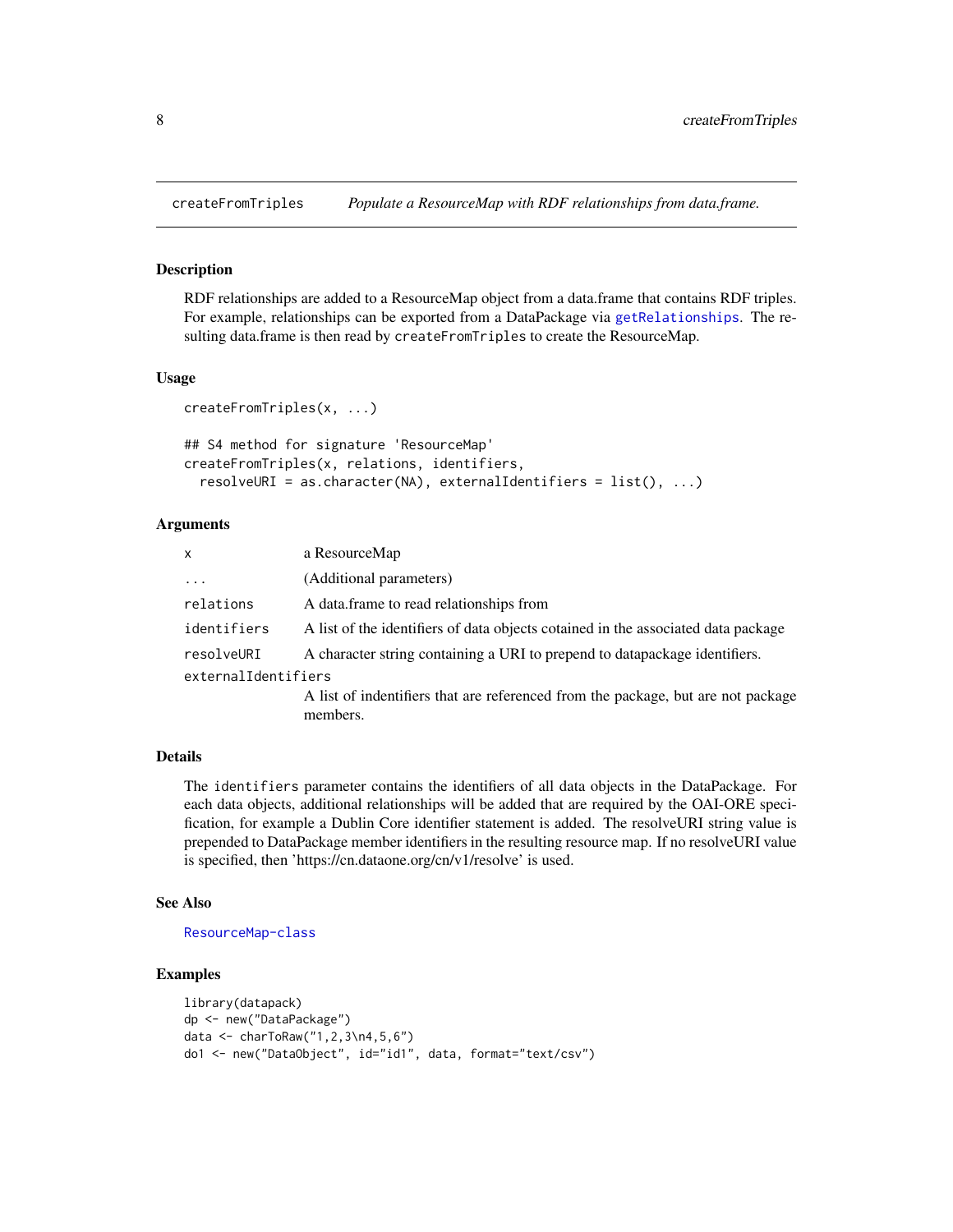## <span id="page-8-0"></span>DataObject-class 9

```
do2 <- new("DataObject", id="id2", data, format="text/csv")
dp <- addData(dp, do1)
dp <- addData(dp, do2)
dp <- insertRelationship(dp, subjectID="id1", objectIDs="id2",
 predicate="http://www.w3.org/ns/prov#wasDerivedFrom")
relations <- getRelationships(dp)
resMapId <- sprintf("%s%s", "resourceMap_", uuid::UUIDgenerate())
resMap <- new("ResourceMap", id=resMapId)
resMap <- createFromTriples(resMap, relations, getIdentifiers(dp))
```
<span id="page-8-1"></span>DataObject-class *DataObject wraps raw data with system-level metadata*

#### Description

DataObject is a wrapper class that associates raw data or a data file with system-level metadata describing the data. The system metadata includes attributes such as the object's identifier, type, size, checksum, owner, version relationship to other objects, access rules, and other critical metadata. The SystemMetadata is compliant with the DataONE federated repository network's definition of SystemMetadata, and is encapsulated as a separate object of type [SystemMetadata](#page-37-2) that can be manipulated as needed. Additional science-level and domain-specific metadata is out-of-scope for SystemMetadata, which is intended only for critical metadata for managing objects in a repository system.

## Details

A DataObject can be constructed by passing the data and SystemMetadata to the new() method, or by passing an identifier, data, format, user, and DataONE node identifier, in which case a System-Metadata instance will be generated with these fields and others that are calculated (such as size and checksum).

Data are associated with the DataObject either by passing it as a 'raw' value to the 'dataobj' parameter in the constructor, which is then stored in memory, or by passing a fully qualified file path to the data in the 'filename' parameter, which is then stored on disk. One of dataobj or filename is required. Use the 'filename' approach when data are too large to be managed effectively in memory. Callers can access the 'filename' slot to get direct access to the file, or can call 'getData()' to retrieve the contents of the data or file as a raw value (but this will read all of the data into memory).

#### **Slots**

sysmeta A value of type "SystemMetadata", containing the metadata about the object

data A value of type "raw", containing the data represented in this object

filename A character value that contains the fully-qualified path to the object data on disk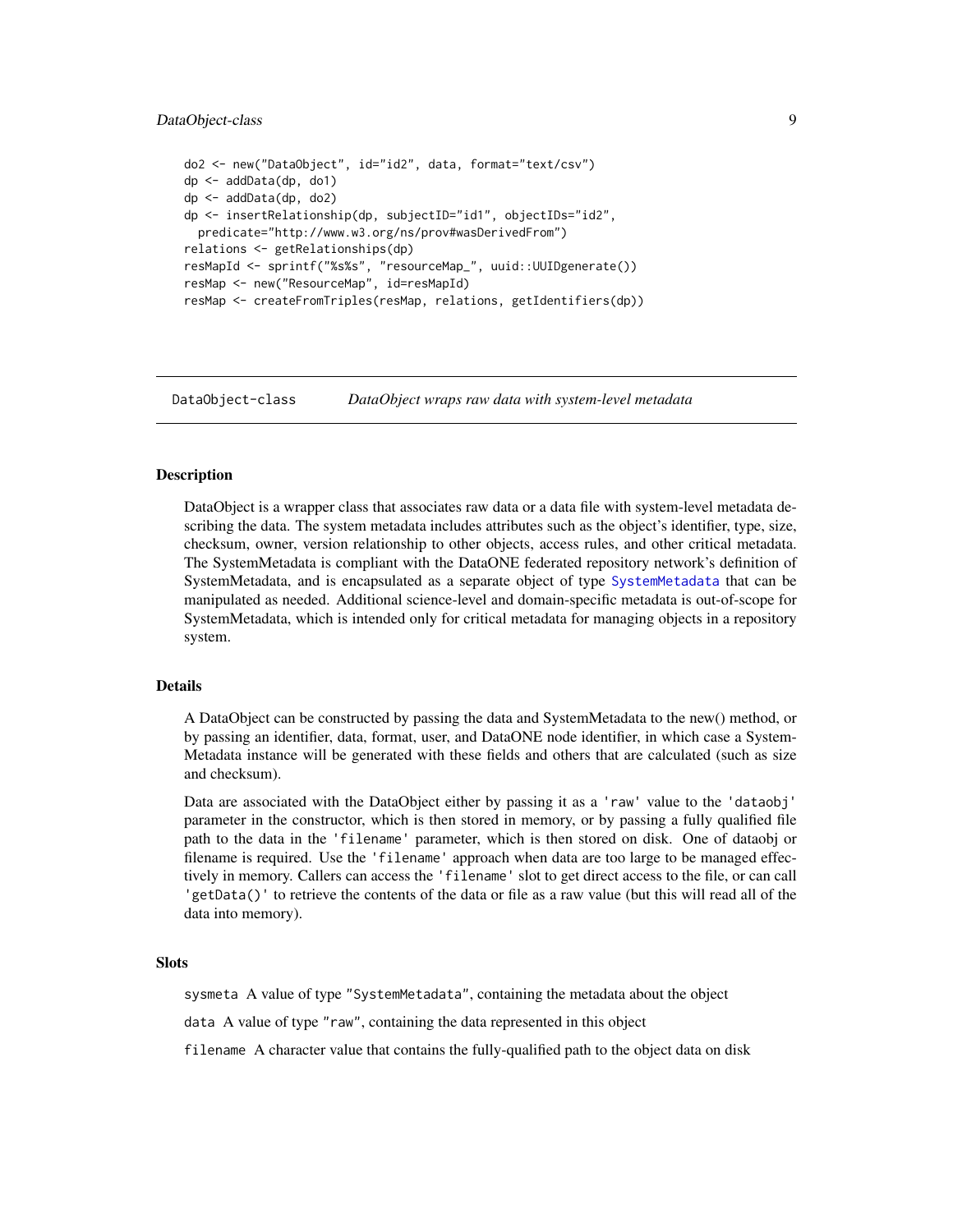## <span id="page-9-0"></span>Methods

- [initialize](#page-21-1): Initialize a DataObject
- [getData](#page-14-1): Get the data content of a specified data object
- [getIdentifier](#page-16-1): Get the Identifier of the DataObject
- [getFormatId](#page-15-1): Get the FormatId of the DataObject
- [setPublicAccess](#page-36-1): Add a Rule to the AccessPolicy to make the object publicly readable.
- [addAccessRule](#page-2-1): Add a Rule to the AccessPolicy
- [canRead](#page-4-1): Test whether the provided subject can read an object.

#### See Also

[datapack](#page-9-1)

#### Examples

```
data <- charToRaw("1,2,3\n4,5,6\n")
do <- new("DataObject", "id1", dataobj=data, "text/csv",
  "uid=jones,DC=example,DC=com", "urn:node:KNB")
getIdentifier(do)
getFormatId(do)
getData(do)
canRead(do, "uid=anybody,DC=example,DC=com")
do <- setPublicAccess(do)
canRead(do, "public")
canRead(do, "uid=anybody,DC=example,DC=com")
# Also can create using a file for storage, rather than memory
## Not run:
tf <- tempfile()
con <- file(tf, "wb")
writeBin(data, con)
close(con)
do <- new("DataObject", "id1", format="text/csv", user="uid=jones,DC=example,DC=com",
 mnNodeId="urn:node:KNB", filename=tf)
## End(Not run)
```
<span id="page-9-1"></span>datapack *datapack, a container for packages of data and associated metadata*

#### Description

The datapack R package provides an abstraction for collating heterogeneous collections of data objects and metadata into a bundle that can be transported and loaded into a single composite file. The methods in this package provide a convenient way to load data from common repositories such as DataONE into the R environment, and to document, serialize, and save data from R to data repositories workdwide. A data package is represented as an instance of the S4 class [DataPackage](#page-10-1),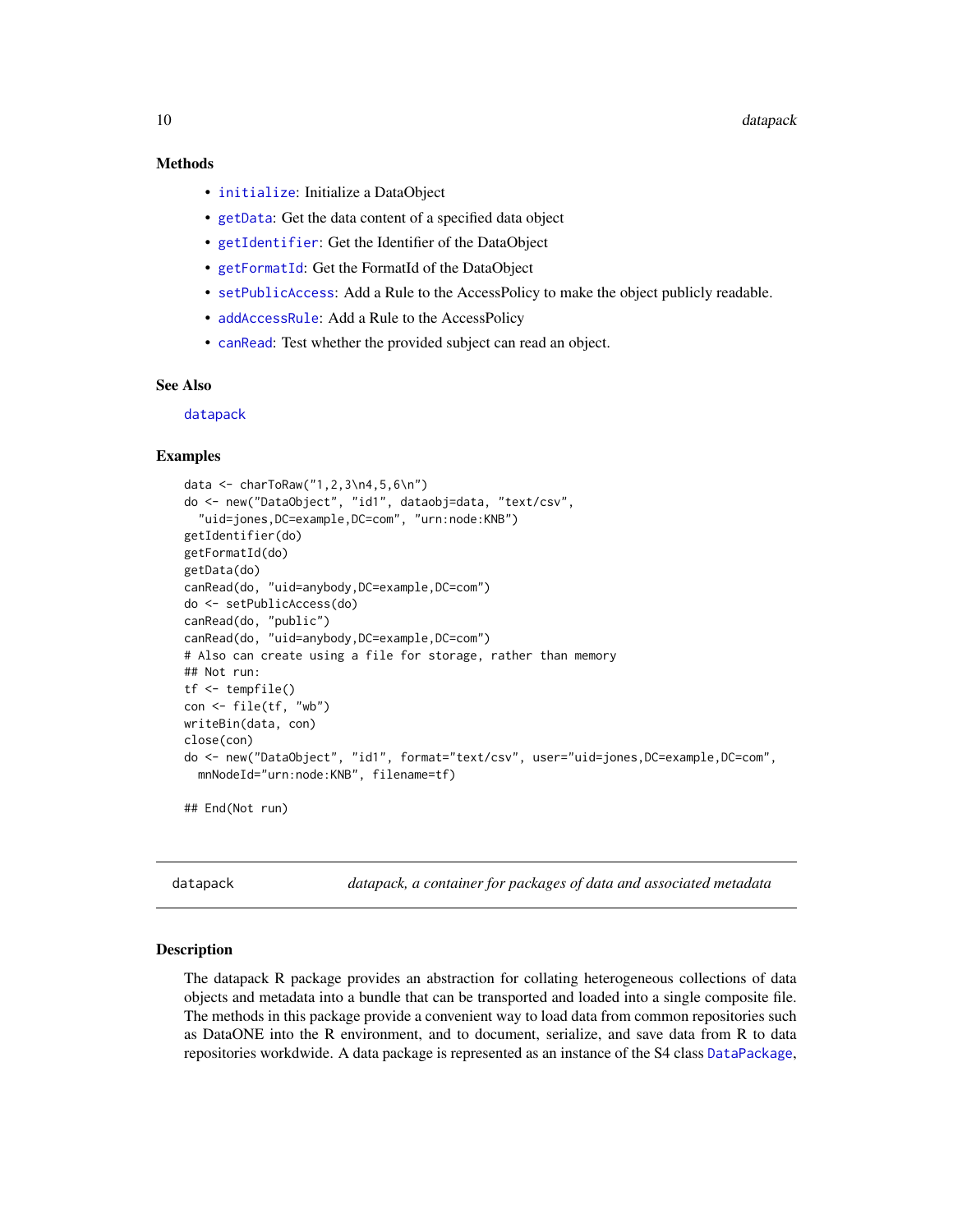#### <span id="page-10-0"></span>DataPackage-class 11

which consists of one or more instances of the S4 DataObject class, which in turn contains an instance of the S4 SystemMetadata class. The SystemMetadata class provides critical metadata about a data object that is needed to transport it to an external repository, including the identifier for the object, its format, its checksum and size, and information about which repositories the data is associated with. DataPackages can be loaded from and saved to the DataONE federated network of repositories using the dataone package, but they can also be used as standalone transport containers for other systems.

A DataPackage includes a manifest based on the OAI-ORE specification for describing aggregations of files as a ResourceMap. Resource maps are RDF documents that conform to the Open Archives Initiative Object Reuse and Exchange (OAI-ORE) specification. Resource maps are generated by data providers to define data packages, and have a namespace of http://www.openarchives.org/ore/terms/.

A DataPackage is serialized as a zip file following the BagIt RFC specification, which provides a consistent mechanism for a serialized representation of a group of opaque objects in a predictable structure. BagIt includes a specification for including metadata about each of the objects, the bag itself, and fixity attributes so that any BagIt implementation can validate the components contained within a package. When expanded, a BagIt zipfile will expand to a common directory structure with a predictable set of metadata that describes the structure and content of the bag. Conformance with the BagIt specification is handled by the DataPackage class.

#### Classes

- [DataPackage-class](#page-10-1): A class representing a data package, which can contain data objects
- [DataObject-class](#page-8-1): DataObject wraps raw data with system-level metadata
- [SystemMetadata-class{](#page-37-1)SystemMetadata}: A DataONE SystemMetadata object containing basic identification, ownership, access policy, replication policy, and related metadata.
- [ResourceMap-class{](#page-29-1)ResourceMap}: ResourceMap provides methods to create, serialize and deserialize an OAI ORE resource map.

#### Author(s)

Matthew B. Jones (NCEAS), Peter Slaughter (NCEAS)

<span id="page-10-1"></span>DataPackage-class *A class representing a data package*

#### Description

The DataPackage class provides methods for adding and extracting data objects from a data package. The contents of a data package can include arbitrary types of objects, including data files, program code, visualizations and images, animations, and any other type of file. The DataPackage class stores the individual members of the data package along with key system-level metadata about each object, including its size, checksum, identifier, and other key information needed to effectively archive the members of the package. In addition, the DataPackage class can include key provenance metadata about the relationships among the objects in the data package. For example, the data package can document that one object provides documentation for another (cito:documents), and that one object was derived from another (prov:wasDerivedFrom) by executing a program that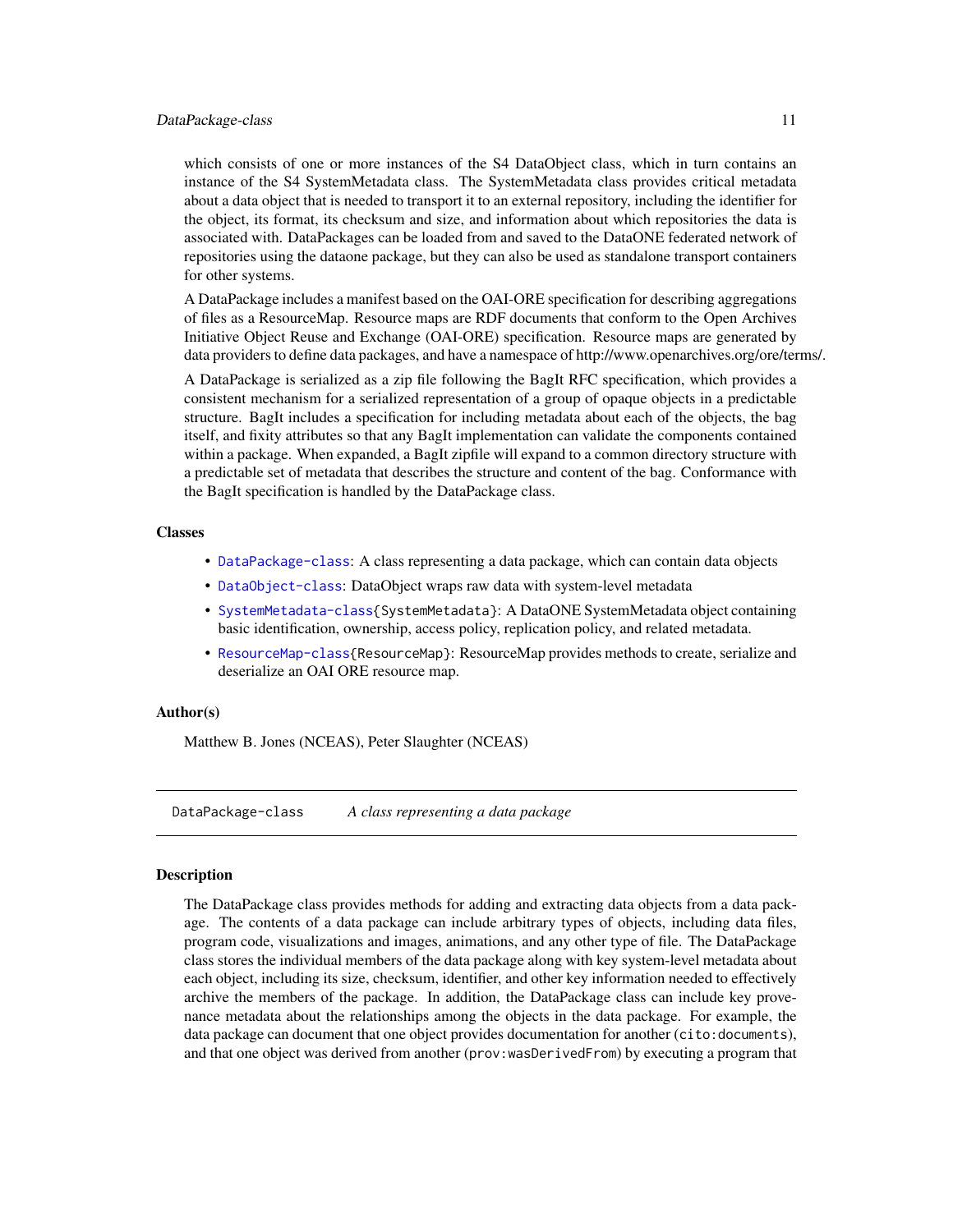<span id="page-11-0"></span>used source data (prov:used) to create a derived data object prov:wasGeneratedBy. These relationships are integral to the data package, and can be visualized by programs that understand the ProvONE provenance model (see <https://purl.dataone.org/provone-v1-dev>).

The DataPackage class is an R representation of an underlying Open Archives Initiative ORE model (Object Reuse and Exchange; see <https://www.openarchives.org/ore/>), and follows the DataONE Data Packaging model (see [https://releases.dataone.org/online/api-documentat](https://releases.dataone.org/online/api-documentation-v2.0.1/design/DataPackage.html)ion-v2. [0.1/design/DataPackage.html](https://releases.dataone.org/online/api-documentation-v2.0.1/design/DataPackage.html)).

#### **Slots**

relations A hash containing provenance relationships of package objects

objects A hash containing identifiers for objects in the DataPackage

sysmeta A SystemMetadata class instance describing the package

externalIds A list containing identifiers for objects associated with the DataPackage

## Methods

- [initialize](#page-22-1): Initialize a DataPackage object
- [getData](#page-14-1): Get the data content of a specified data object
- [getSize](#page-19-1): Get the Count of Objects in the DataPackage
- [getIdentifiers](#page-17-1): Get the Identifiers of DataPackage members
- [addData](#page-3-1): Add a DataObject to the DataPackage
- [insertRelationship](#page-25-1): Insert relationships between objects in a DataPackage
- [getRelationships](#page-18-1): Retrieve relationships of data package objects
- [containsId](#page-6-1): Returns true if the specified object is a member of the data package
- [removeMember](#page-29-2): Remove the Specified Member from the DataPackage
- [getMember](#page-17-2): Return the DataPackage Member by Identifier
- [serializePackage](#page-30-1): Create an OAI-ORE resource map from the data package
- [serializeToBagIt](#page-34-1): Serialize A DataPackage into a BagIt Archive File
- [describeWorkflow](#page-12-1): Add data derivation information to a DataPackage

## See Also

[datapack](#page-9-1)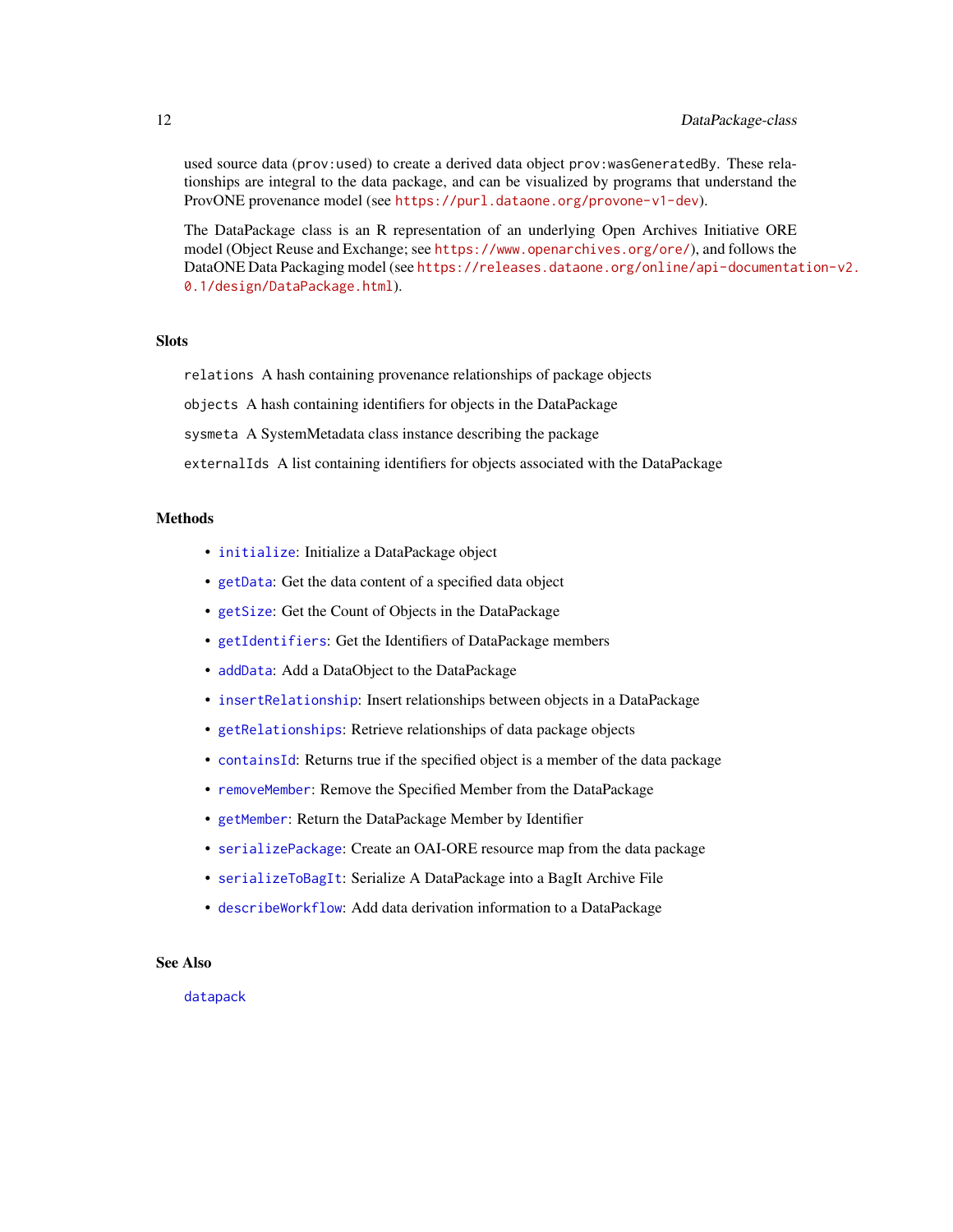<span id="page-12-1"></span><span id="page-12-0"></span>describeWorkflow *Add data derivation information to a DataPackage*

#### Description

Add information about the relationships among DataObject members in a DataPackage, retrospectively describing the way in which derived data were created from source data using a processing program such as an R script. These provenance relationships allow the derived data to be understood sufficiently for users to be able to reproduce the computations that created the derived data, and to trace lineage of the derived data objects. The method describeWorkflow will add provenance relationships between a script that was executed, the files that it used as sources, and the derived files that it generated.

## Usage

```
describeWorkflow(x, ...)
## S4 method for signature 'DataPackage'
describeWorkflow(x, sources = list(),
 program = as.character(NA), derivations = list(), ...)
```
#### Arguments

| $\mathsf{x}$            | The DataPackage to add provenance relationships to.                                                                                                                     |
|-------------------------|-------------------------------------------------------------------------------------------------------------------------------------------------------------------------|
| $\cdot$ $\cdot$ $\cdot$ | Additional parameters                                                                                                                                                   |
| sources                 | A list of DataObjects for files that were read by the program. Alternatively, a<br>list of DataObject identifiers can be specified as a list of character strings.      |
| program                 | The DataObject created for the program such as an R script. Alternatively the<br>DataObject identifier can be specified.                                                |
| derivations             | A list of DataObjects for files that were generated by the program. Alternatively,<br>a list of DataObject identifiers can be specified as a list of character strings. |

## Details

This method operates on a DataPackage that has had DataObjects for the script, data sources (inputs), and data derivations (outputs) previously added to it, or can reference identifiers for objects that exist in other DataPackage instances. This allows a user to create a standalone package that contains all of its source, script, and derived data, or a set of data packages that are chained together via a set of derivation relationships between the members of those packages.

Provenance relationships are described following the the ProvONE data model, which can be viewed at <https://purl.dataone.org/provone-v1-dev>. In particular, the following relationships are inserted (among others):

- prov:used indicates which source data was used by a program execution
- prov:generatedBy indicates which derived data was created by a program execution
- prov:wasDerivedFrom indicates the source data from which derived data were created using the program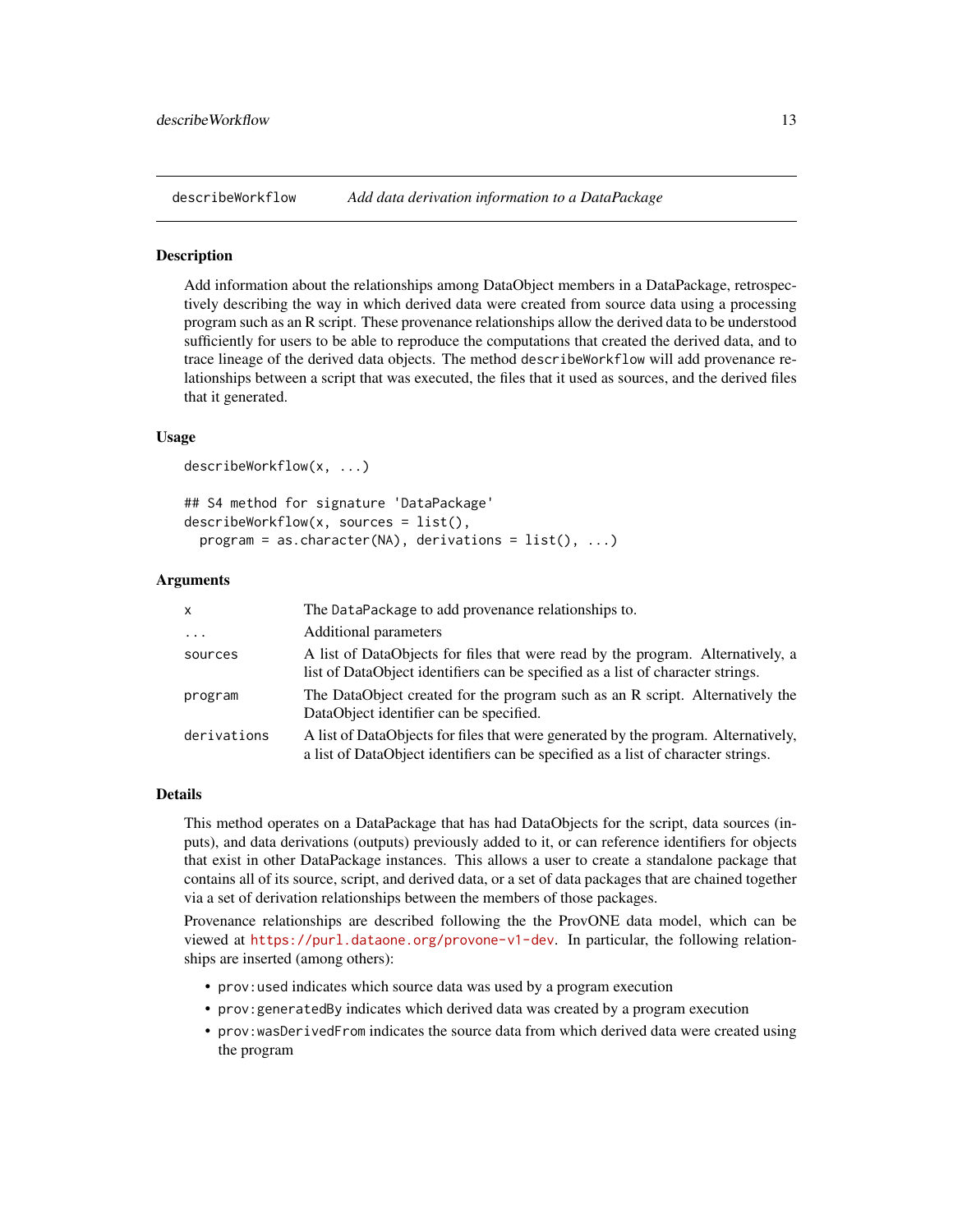## See Also

The R 'recordr' package for run-time recording of provenance relationships.

#### Examples

```
library(datapack)
dp <- new("DataPackage")
# Add the script to the DataPackage
progFile <- system.file("./extdata/pkg-example/logit-regression-example.R", package="datapack")
progObj <- new("DataObject", format="application/R", filename=progFile)
dp <- addData(dp, progObj)
# Add a script input to the DataPackage
inFile <- system.file("./extdata/pkg-example/binary.csv", package="datapack")
inObj <- new("DataObject", format="text/csv", filename=inFile)
dp <- addData(dp, inObj)
# Add a script output to the DataPackage
outFile <- system.file("./extdata/pkg-example/gre-predicted.png", package="datapack")
outObj <- new("DataObject", format="image/png", file=outFile)
dp <- addData(dp, outObj)
# Add the provenenace relationshps, linking the input and output to the script execution
# Note: 'sources' and 'derivations' can also be lists of "DataObjects" or "DataObject' identifiers
dp <- describeWorkflow(dp, sources = inObj, program = progObj, derivations = outObj)
# View the results
head(getRelationships(dp))
```
dmsg *Print a debugging message to stderr.*

#### **Description**

Print a debugging message to stderr.

#### Usage

dmsg(msg)

#### Arguments

msg the message to be printed

## Details

Only print the message if the option "datapack.debugging\_mode" is TRUE.

<span id="page-13-0"></span>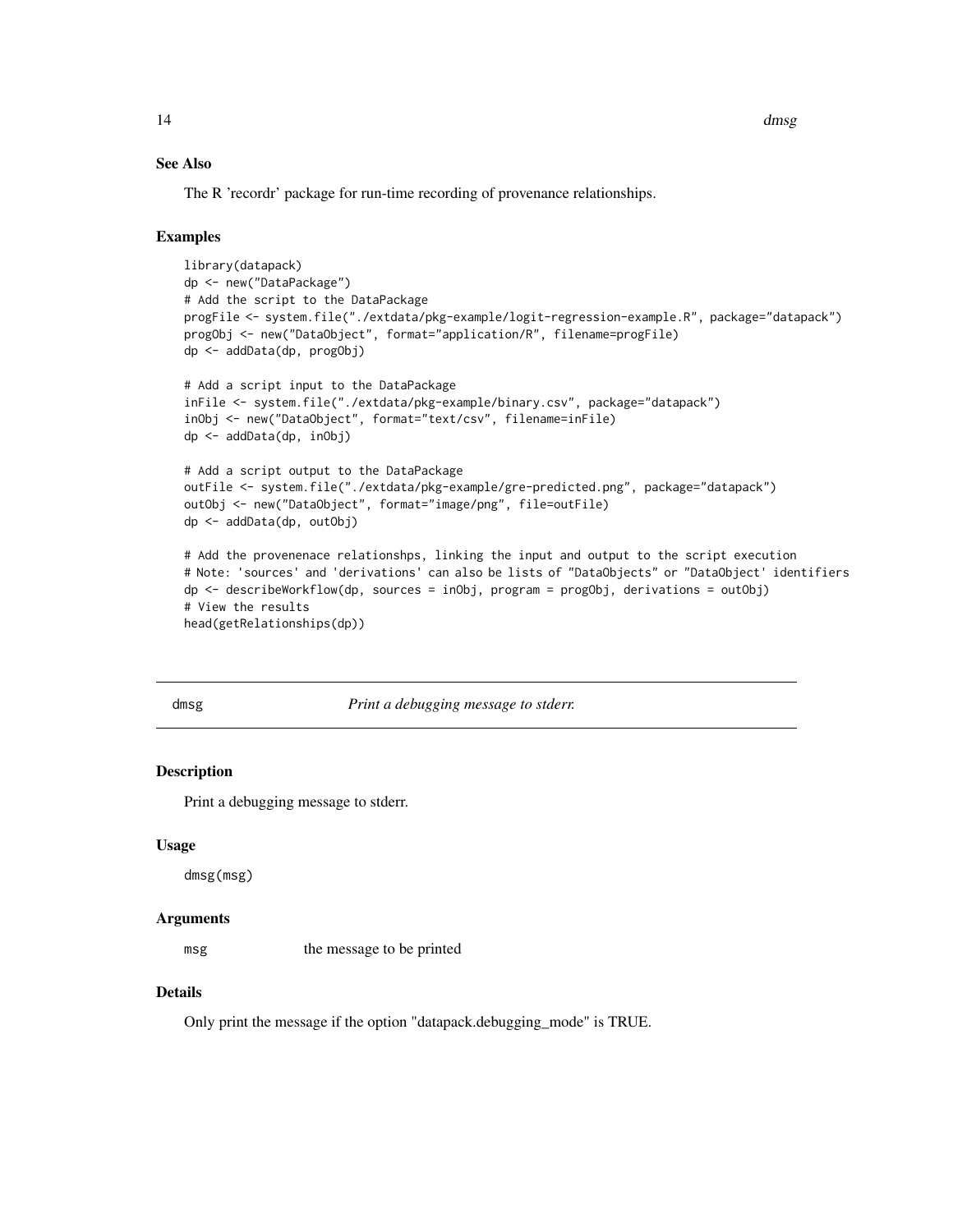<span id="page-14-0"></span>

The resources allocated by the redland RDF package are freed. The ResourceMap object should be deleted immediately following this call.

## Usage

freeResourceMap(x)

## S4 method for signature 'ResourceMap' freeResourceMap(x)

#### Arguments

x a ResourceMap

## See Also

[ResourceMap-class](#page-29-1)

<span id="page-14-1"></span>getData *Get the data content of a specified data object*

## Description

Get the data content of a specified data object

## Usage

```
getData(x, ...)
```
## S4 method for signature 'DataObject' getData(x)

## S4 method for signature 'DataPackage' getData(x, id)

|          | DataObject or DataPackage: the data structure from where to get the data        |
|----------|---------------------------------------------------------------------------------|
| $\cdots$ | Additional arguments                                                            |
| id       | Missing or character: if 'x' is DataPackage, the identifier of the package mem- |
|          | ber to get data from                                                            |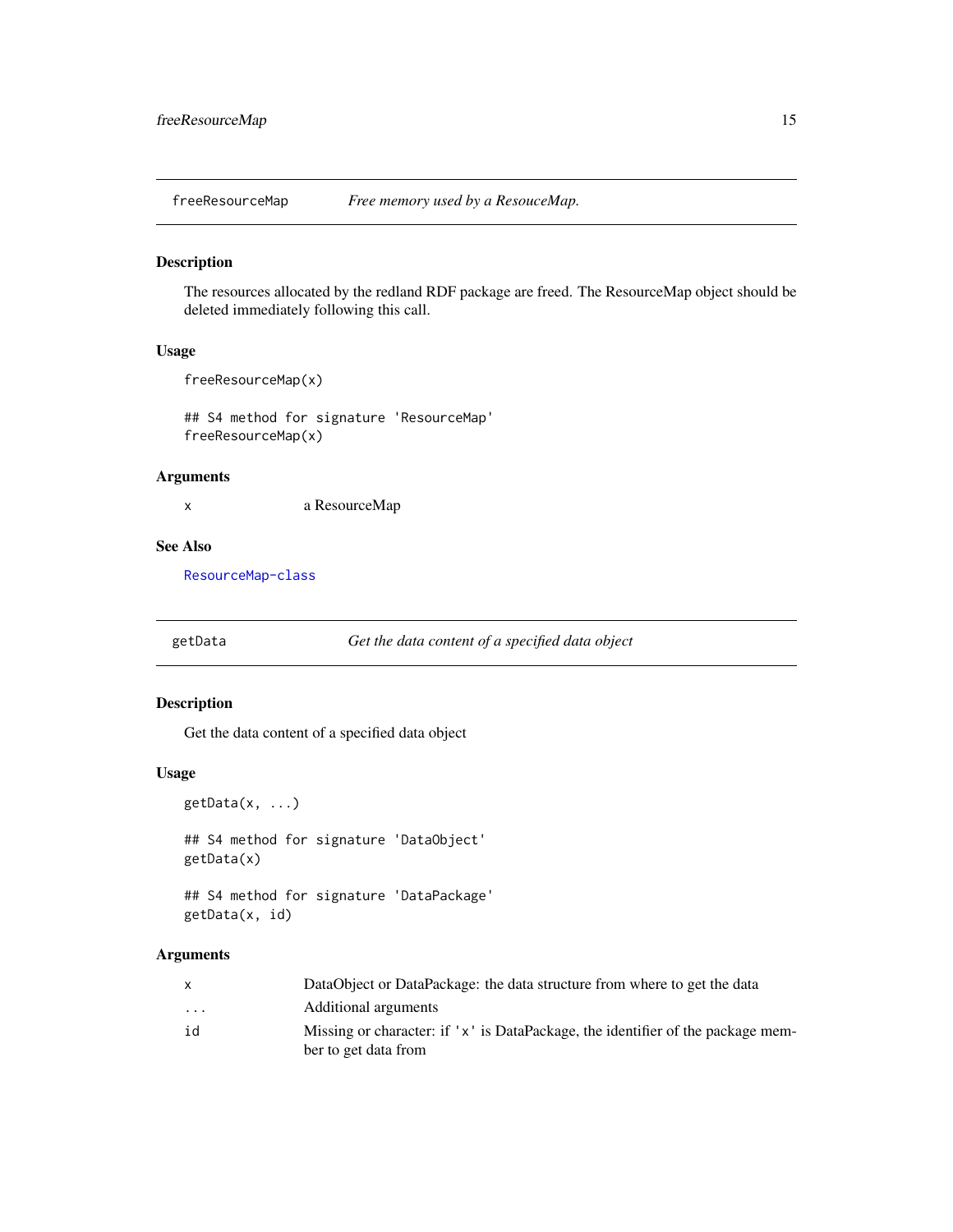## Value

raw representation of the data

## See Also

[DataObject-class](#page-8-1)

## Examples

```
data <- charToRaw("1,2,3\n4,5,6\n")
do <- new("DataObject", "id1", dataobj=data, "text/csv",
  "uid=jones,DC=example,DC=com", "urn:node:KNB")
bytes <- getData(do)
dp <- new("DataPackage")
data <- charToRaw("1,2,3\n4,5,6")
do1 <- new("DataObject", id="id1", data, format="text/csv", user="smith", mnNodeId="urn:node:KNB")
dp <- addData(dp, do1)
bytes <- getData(dp, "id1")
```
<span id="page-15-1"></span>getFormatId *Get the FormatId of the DataObject*

## Description

Get the FormatId of the DataObject

## Usage

```
getFormatId(x, ...)
```
## S4 method for signature 'DataObject' getFormatId(x)

## Arguments

| X        | DataObject     |
|----------|----------------|
| $\cdots$ | (not yet used) |

#### Value

the formatId

#### See Also

[DataObject-class](#page-8-1)

<span id="page-15-0"></span>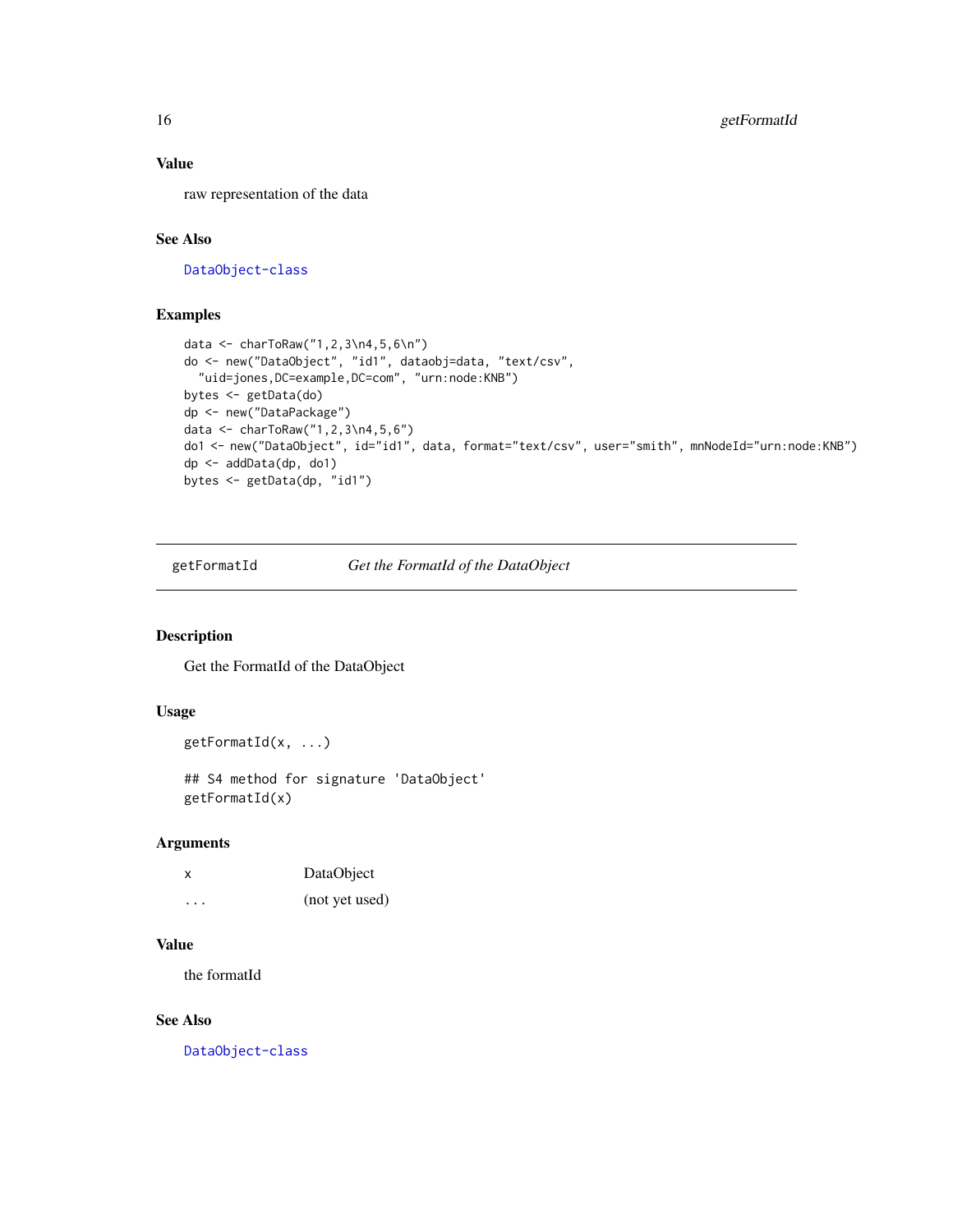## <span id="page-16-0"></span>getIdentifier 17

## Examples

```
data <- charToRaw("1,2,3\n4,5,6\n")
do <- new("DataObject", "id1", dataobj=data, "text/csv",
  "uid=jones,DC=example,DC=com", "urn:node:KNB")
fmtId <- getFormatId(do)
```
<span id="page-16-1"></span>getIdentifier *Get the Identifier of the DataObject*

## Description

Get the Identifier of the DataObject

#### Usage

```
getIdentifier(x, ...)
```
## S4 method for signature 'DataObject' getIdentifier(x)

#### Arguments

| X       | DataObject     |
|---------|----------------|
| $\cdot$ | (not yet used) |

#### Value

the identifier

## See Also

[DataObject-class](#page-8-1)

```
data <- charToRaw("1,2,3\n4,5,6\n")
do <- new("DataObject", "id1", dataobj=data, "text/csv",
  "uid=jones,DC=example,DC=com", "urn:node:KNB")
id <- getIdentifier(do)
```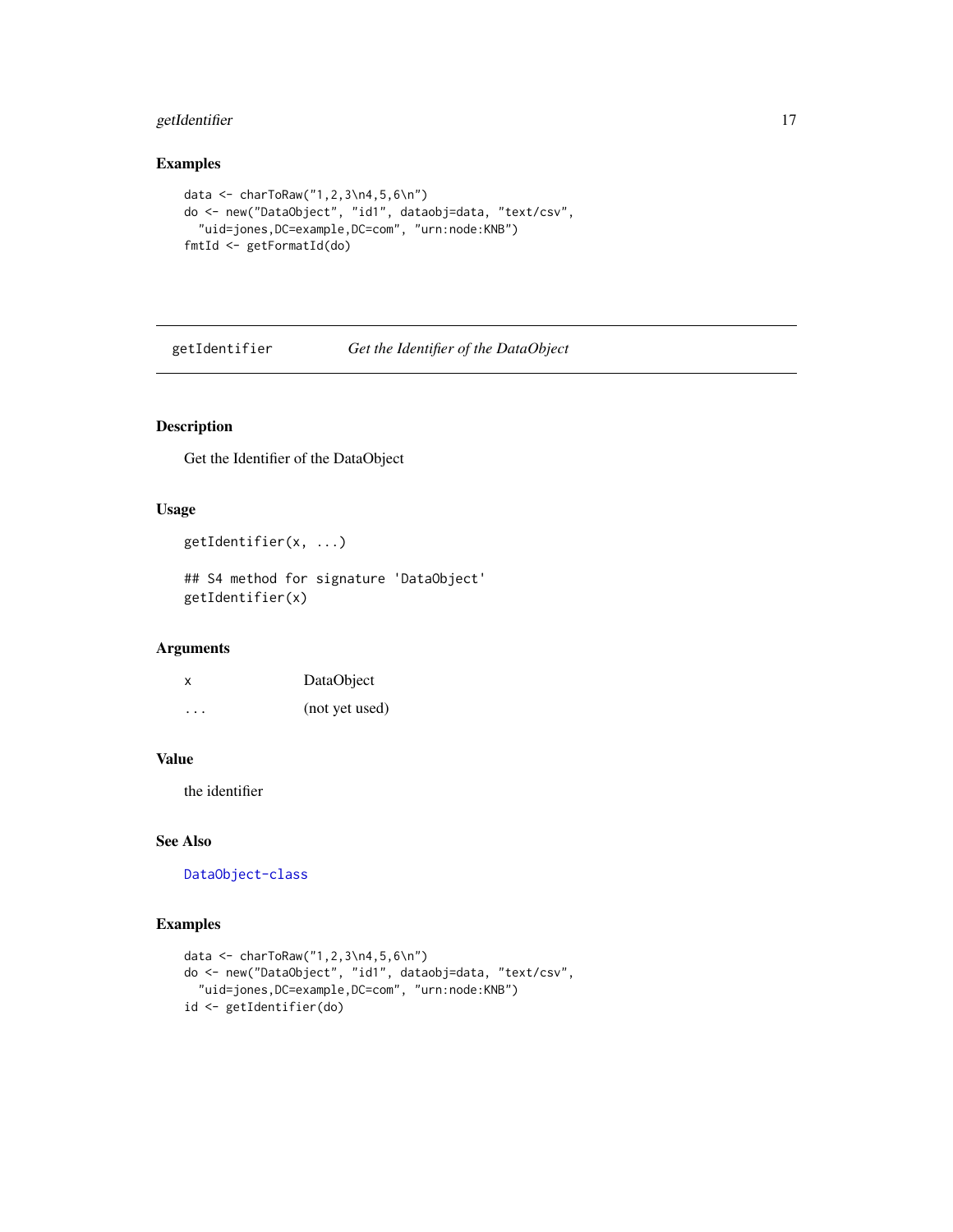<span id="page-17-1"></span><span id="page-17-0"></span>

The identifiers of the objects in the package are retrieved and returned as a list.

#### Usage

```
getIdentifiers(x, ...)
```
## S4 method for signature 'DataPackage' getIdentifiers(x)

## Arguments

| X        | A DataPackage instance |
|----------|------------------------|
| $\cdots$ | (not yet used)         |

## Value

A list of identifiers

## See Also

[DataPackage-class](#page-10-1)

## Examples

```
dp <- new("DataPackage")
data <- charToRaw("1,2,3\n4,5,6")
do <- new("DataObject", dataobj=data, format="text/csv", user="jsmith")
dp <- addData(dp, do)
getIdentifiers(dp)
```
<span id="page-17-2"></span>getMember *Return the Package Member by Identifier*

## Description

Given the identifier of a member of the data package, return the DataObject representation of the member.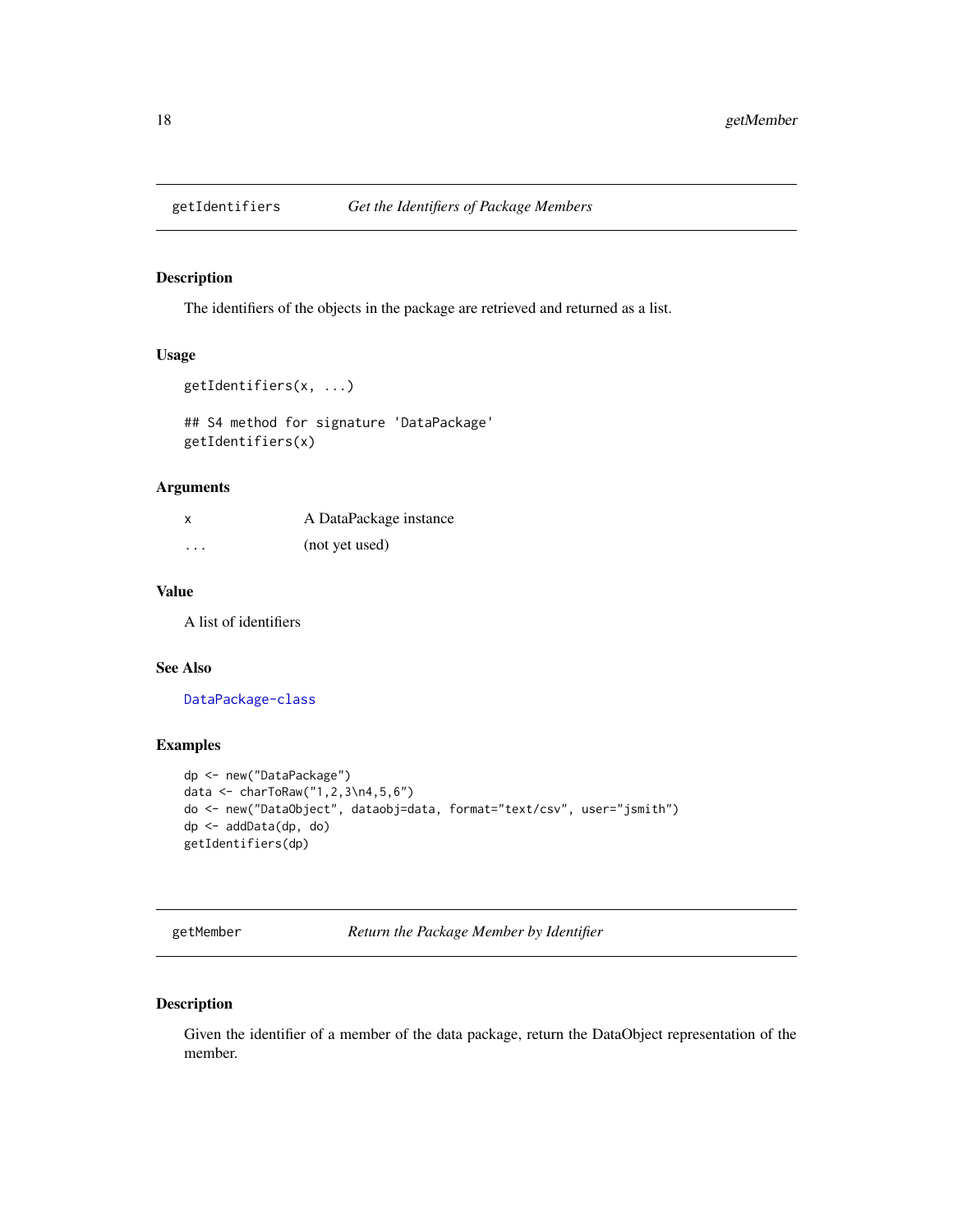## <span id="page-18-0"></span>getRelationships 19

#### Usage

```
getMember(x, ...)
## S4 method for signature 'DataPackage'
getMember(x, identifier)
```
#### Arguments

| x          | A DataPackage instance  |
|------------|-------------------------|
| .          | (Not yet used)          |
| identifier | A DataObject identifier |

## Value

A DataObject if the member is found, or NULL if not

## See Also

[DataPackage-class](#page-10-1)

## Examples

```
dp <- new("DataPackage")
data <- charToRaw("1,2,3\n4,5,6")
do <- new("DataObject", id="myNewId", dataobj=data, format="text/csv", user="jsmith")
dp <- addData(dp, do)
do2 <- getMember(dp, "myNewId")
```
<span id="page-18-1"></span>getRelationships *Retrieve relationships of package objects*

## Description

Relationships of objects in a package are defined using the 'insertRelationship' call and retrieved using getRetaionships. These relationships are returned in a data frame with 'subject', 'predicate', 'objects' as the columns, ordered by "subject"

## Usage

```
getRelationships(x, ...)
```
## S4 method for signature 'DataPackage'  $getRelationships(x, condense = F, ...)$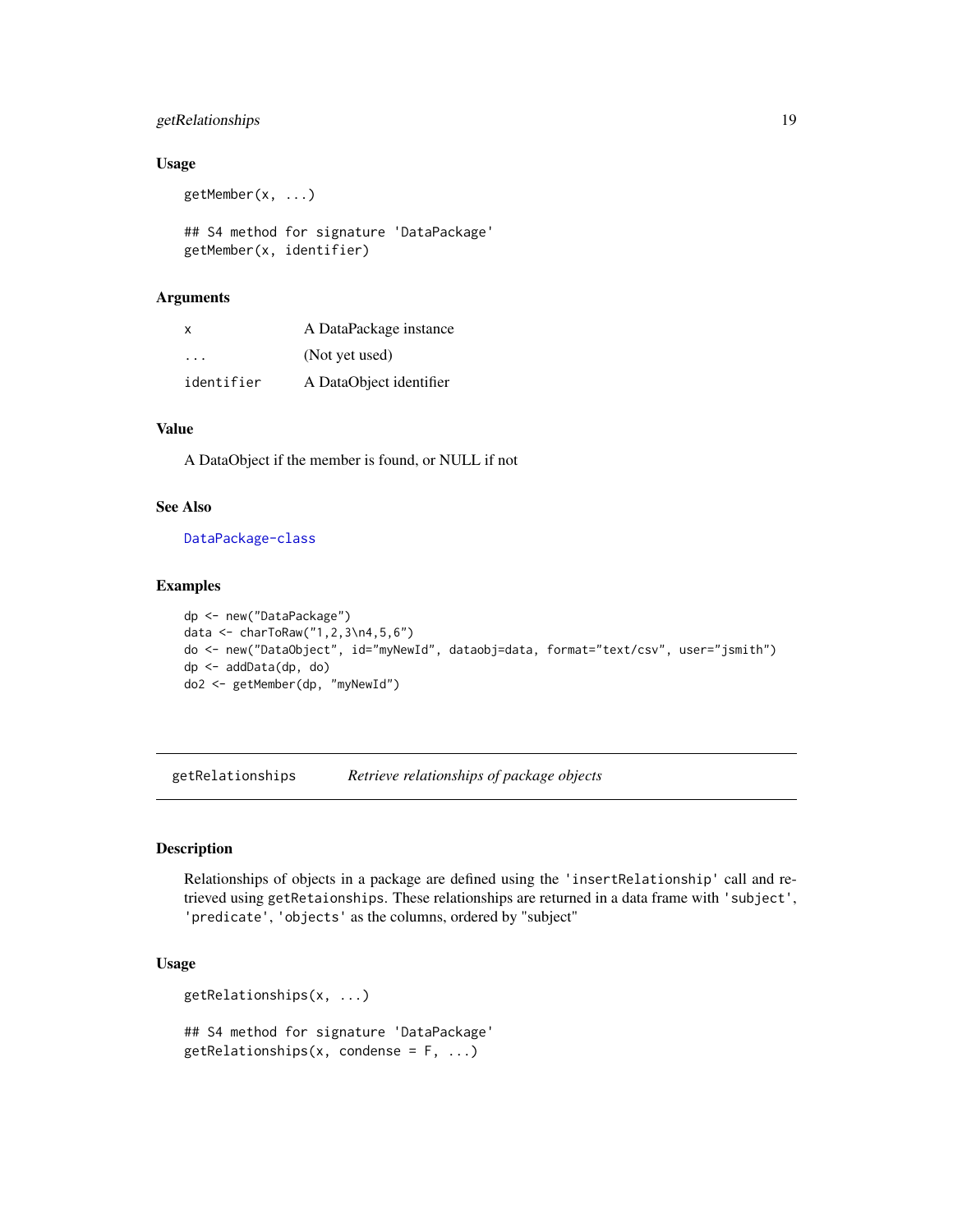<span id="page-19-0"></span>20 getSize

## Arguments

| X        | A DataPackage object                                                                         |
|----------|----------------------------------------------------------------------------------------------|
| $\cdot$  | (Not yet used)                                                                               |
| condense | A logical value, if TRUE then a more easily viewed version of ralationships are<br>returned. |

## See Also

[DataPackage-class](#page-10-1)

## Examples

```
dp <- new("DataPackage")
insertRelationship(dp, "/Users/smith/scripts/genFields.R",
   "http://www.w3.org/ns/prov#used",
   "https://knb.ecoinformatics.org/knb/d1/mn/v1/object/doi:1234/_030MXTI009R00_20030812.40.1")
rels <- getRelationships(dp)
```
<span id="page-19-1"></span>getSize *Get the Count of Objects in the Package*

### Description

Get the Count of Objects in the Package

## Usage

```
getSize(x, ...)
```
## S4 method for signature 'DataPackage' getSize(x)

## Arguments

| X       | A DataPackage instance |
|---------|------------------------|
| $\cdot$ | (not yet used)         |

## Value

The number of object in the Package

## See Also

[DataPackage-class](#page-10-1)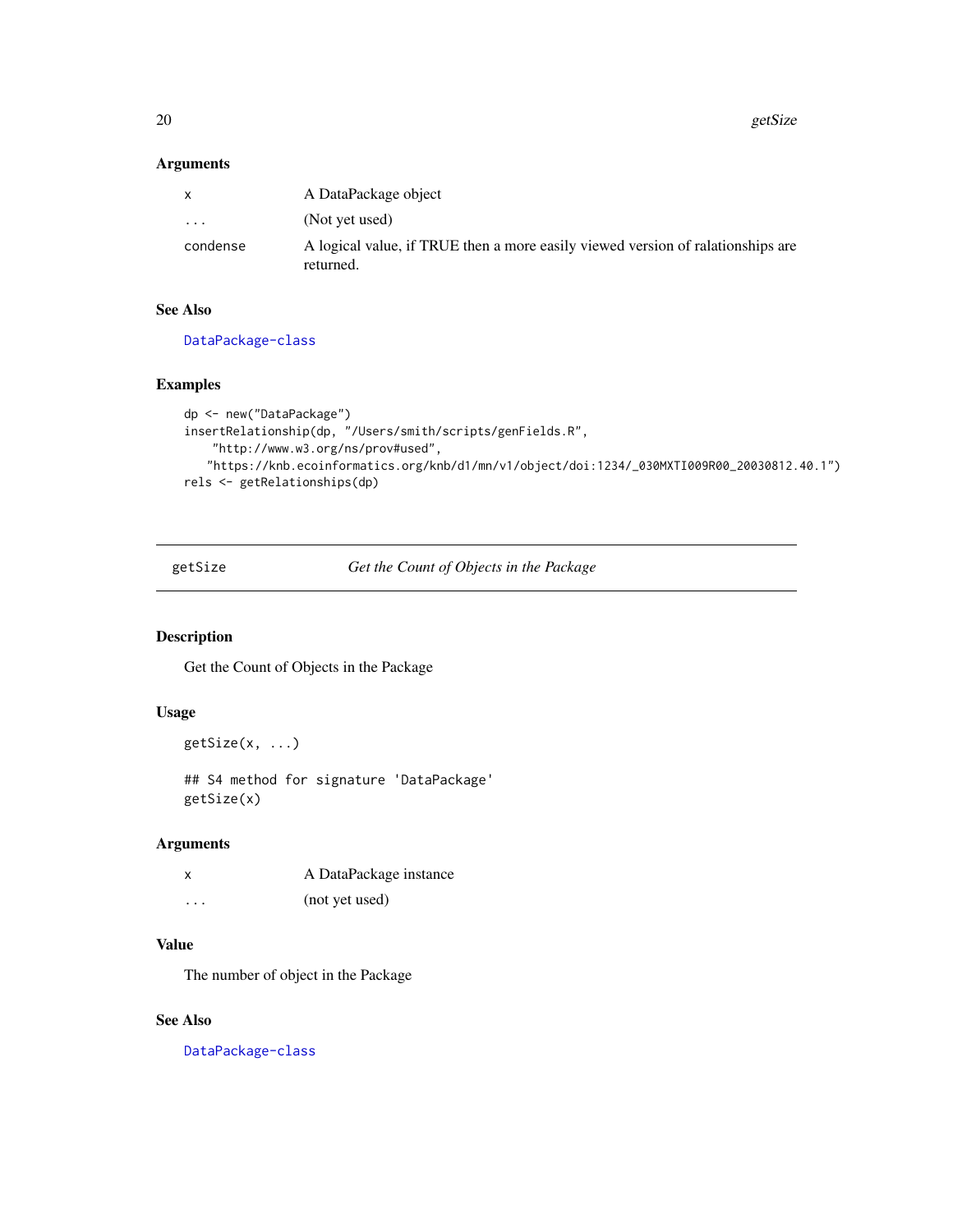## <span id="page-20-0"></span>hasAccessRule 21 22

#### Examples

```
dp <- new("DataPackage")
data <- charToRaw("1,2,3\n4,5,6")
do <- new("DataObject", dataobj=data, format="text/csv", user="jsmith")
dp <- addData(dp, do)
getSize(dp)
```
<span id="page-20-1"></span>hasAccessRule *Determine if a particular access rules exists within SystemMetadata.*

## Description

Each SystemMetadata document may contain a set of (subject, permission) tuples that represent the access rules for its associated object. This method determines whether a particular access rule already exists within the set.

#### Usage

```
hasAccessRule(x, ...)
```

```
## S4 method for signature 'SystemMetadata'
hasAccessRule(x, subject, permission)
```
#### Arguments

| $\mathsf{x}$ | the SystemMetadata instance to which to add the rules     |
|--------------|-----------------------------------------------------------|
| .            | Additional arguments                                      |
| subject      | the subject of the rule to be checked                     |
| permission   | the permission to be applied to subject if x is character |

#### Value

A logical value: if TRUE the access rule was found, if FALSE it was not found. boolean TRUE if the access rule exists already, FALSE otherwise

#### See Also

[SystemMetadata-class](#page-37-1)

```
sysmeta <- new("SystemMetadata")
sysmeta <- addAccessRule(sysmeta, "uid=smith,ou=Account,dc=example,dc=com", "write")
accessRules <- data.frame(subject=c("uid=smith,ou=Account,dc=example,dc=com",
 "uid=slaughter,o=unaffiliated,dc=example,dc=org"), permission=c("write", "changePermission"))
sysmeta <- addAccessRule(sysmeta, accessRules)
ruleExists <- hasAccessRule(sysmeta, subject="uid=smith,ou=Account,dc=example,dc=com",
 permission="write")
```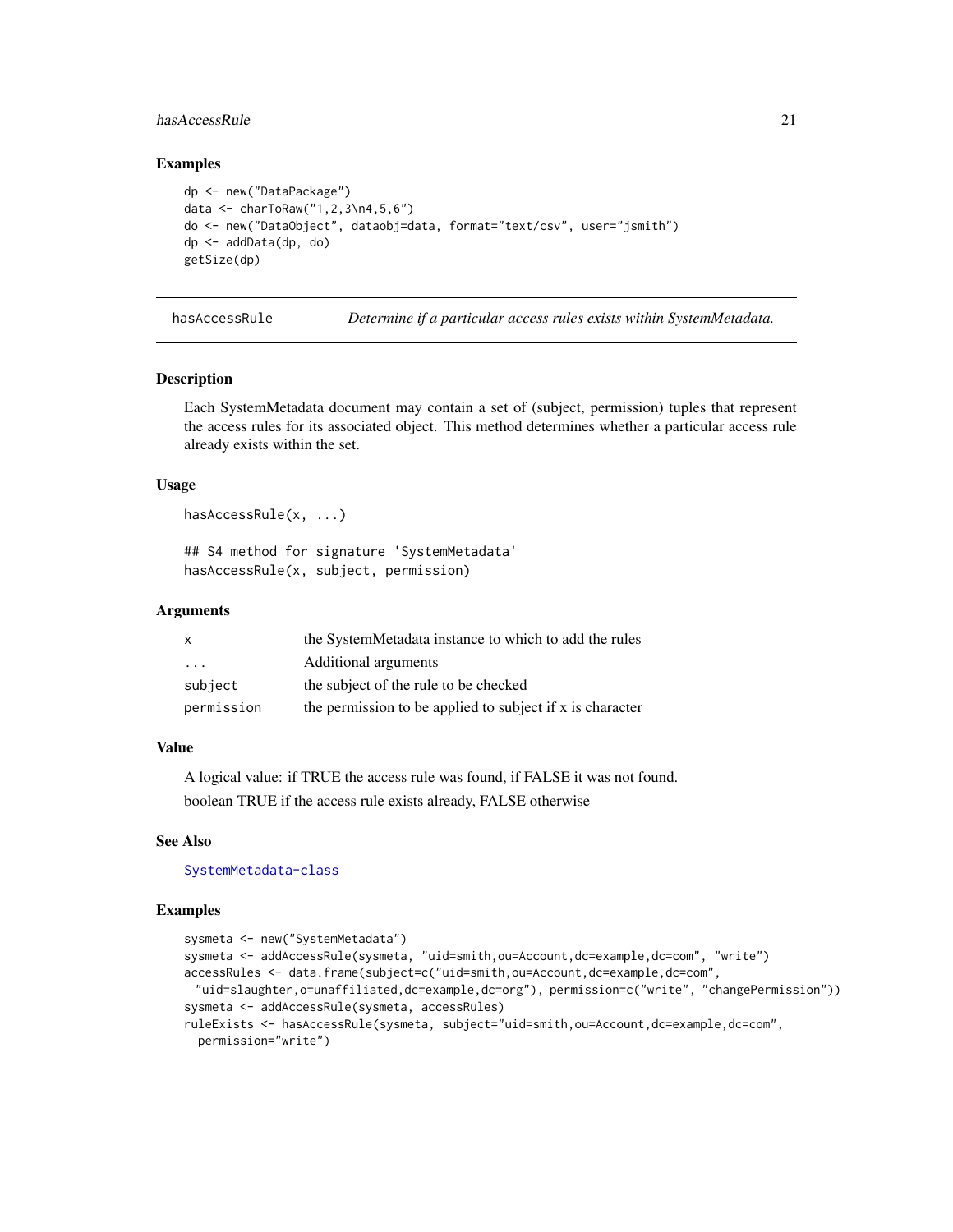<span id="page-21-0"></span>initialize,DataObject-method

*Initialize a DataObject*

## <span id="page-21-1"></span>Description

When initializing a DataObject using passed in data, one can either pass in the 'id' param as a 'SystemMetadata' object, or as a 'character' string representing the identifier for an object along with parameters for format, user,and associated member node. If 'data' is not missing, the 'data' param holds the 'raw' data. Otherwise, the 'filename' parameter must be provided, and points at a file containing the bytes of the data.

## Usage

```
## S4 method for signature 'DataObject'
initialize(.Object, id = as.character(NA),
 dataobj = NA, format = as.character(NA), user = as.character(NA),
 mnNodeId = as.character(NA), filename = as.character(NA),
  seriesId = as.character(NA), mediaType = as.character(NA),
  suggestedFilename = as.character(NA), mediaTypeProperty = list())
```

| the DataObject instance to be initialized                                                                                                                |  |  |
|----------------------------------------------------------------------------------------------------------------------------------------------------------|--|--|
| the identifier for the DataObject, unique within its repository. Optionally this<br>can be an existing SystemMetadata object                             |  |  |
| the bytes of the data for this object in 'raw' format, optional if 'filename' is<br>provided                                                             |  |  |
| the format identifier for the object, e.g. "text/csv", "eml://ecoinformatics.org/eml-<br>2.1.1"                                                          |  |  |
| the identity of the user owning the package, typically in X.509 format                                                                                   |  |  |
| the node identifier for the repository to which this object belongs.                                                                                     |  |  |
| the filename for the fully qualified path to the data on disk, optional if 'data' is<br>provided                                                         |  |  |
| A unique string to identifier the latest of multiple revisions of the object.                                                                            |  |  |
| The When specified, indicates the IANA Media Type (aka MIME-Type) of the<br>object. The value should include the media type and subtype (e.g. text/csv). |  |  |
| suggestedFilename                                                                                                                                        |  |  |
| A suggested filename to use when this object is serialized. If not specified,<br>defaults to the basename of the filename parameter.                     |  |  |
| mediaTypeProperty                                                                                                                                        |  |  |
| A list, indicates IANA Media Type properties to be associated with the parame-<br>ter "mediaType"                                                        |  |  |
|                                                                                                                                                          |  |  |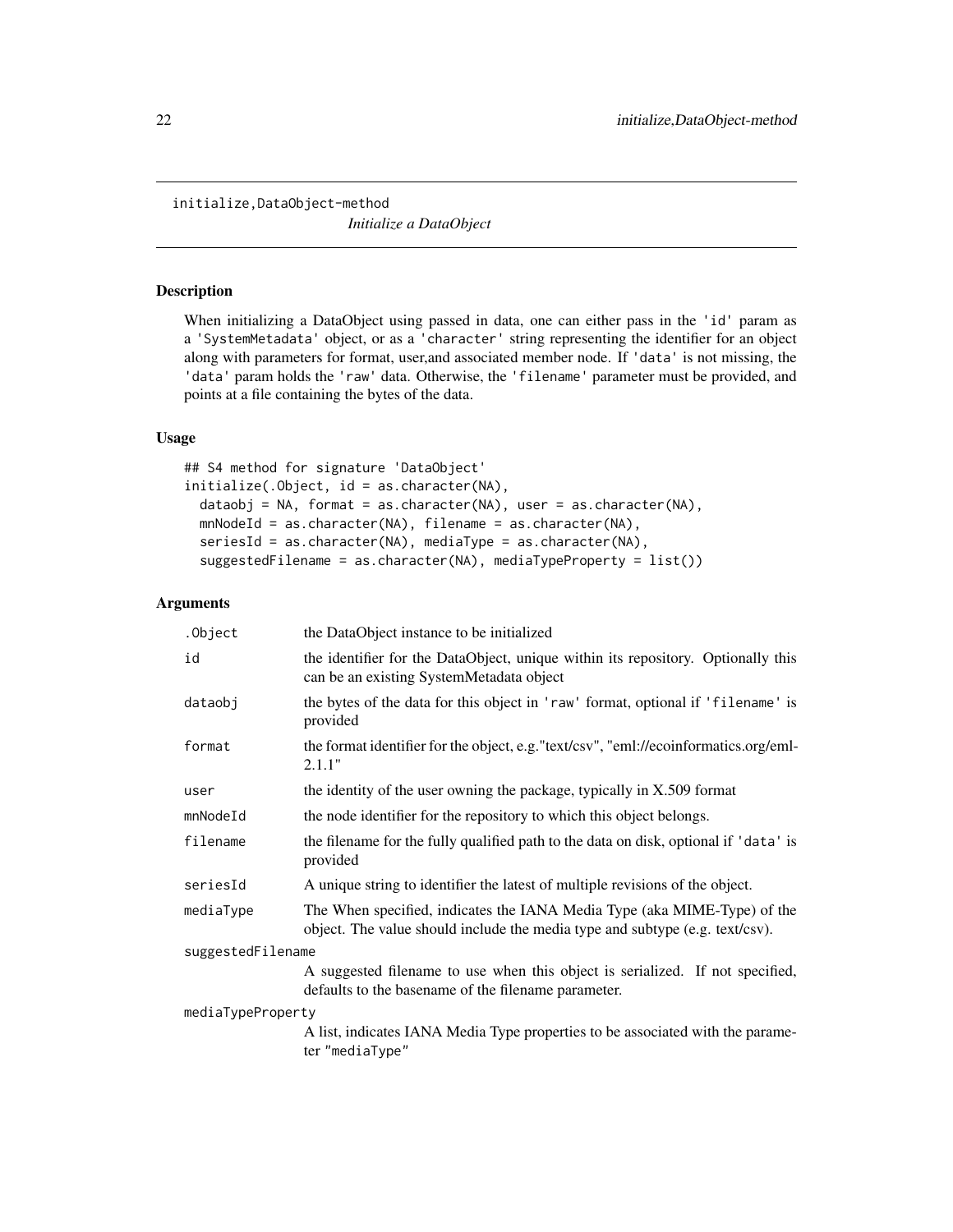## <span id="page-22-0"></span>Details

If filesystem storage is used for the data associated with a DataObject, care must be taken to not modify or remove that file in R or via other facilities while the DataObject exists in the R session. Changes to the object are not detected and will result in unexpected results.

## See Also

[DataObject-class](#page-8-1)

#### Examples

```
data <- charToRaw("1,2,3\n4,5,6\n")
do <- new("DataObject", "id1", dataobj=data, "text/csv",
  "uid=jones,DC=example,DC=com", "urn:node:KNB")
```
initialize,DataPackage-method

*Initialize a DataPackage object.*

#### <span id="page-22-1"></span>Description

Initialize a DataPackage object.

#### Usage

## S4 method for signature 'DataPackage' initialize(.Object, packageId)

## Arguments

| .Object   | The object being initialized            |
|-----------|-----------------------------------------|
| packageId | The package id to assign to the package |

## See Also

[DataPackage-class](#page-10-1)

```
# Create a DataPackage with undefined package id (to be set manually later)
pkg <- new("DataPackage")
# Alternatively, manually assign the package id when the DataPackage object is created
pkg <- new("DataPackage", "urn:uuid:4f953288-f593-49a1-adc2-5881f815e946")
```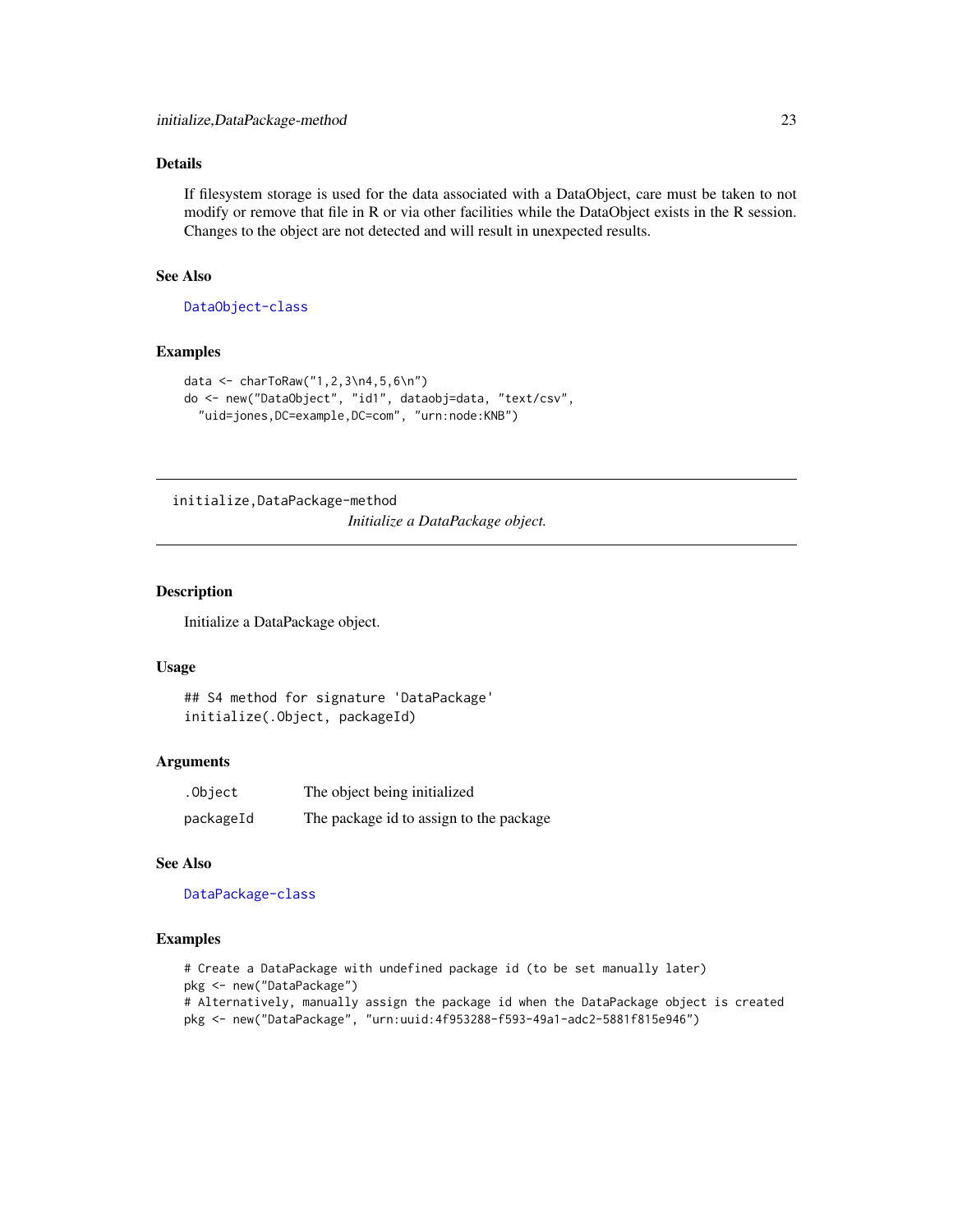#### <span id="page-23-0"></span>initialize,ResourceMap-method

*Initialize a ResourceMap object.*

## <span id="page-23-1"></span>Description

Create a ResourceMap object that contains relationships (RDF triples) of objects in the DataPackage.

## Usage

## S4 method for signature 'ResourceMap' initialize(.Object, id = as.character(NA))

## Arguments

| .Object | a ResourceMap object                                                                                     |
|---------|----------------------------------------------------------------------------------------------------------|
| id      | a unique identifier to identify this ResourceMap. This id will be used internally<br>in the ResourceMap. |

## Value

the ResourceMap object

#### See Also

[ResourceMap-class](#page-29-1)

initialize,SystemMetadata-method

*Initialize a DataONE SystemMetadata object with default values or values passed in to the constructor.*

#### <span id="page-23-2"></span>Description

Initialize a SystemMetadata object by providing default values for core information needed to manage objects across repository systems. SystemMetadata contains basic identification, ownership, access policy, replication policy, and related metadata.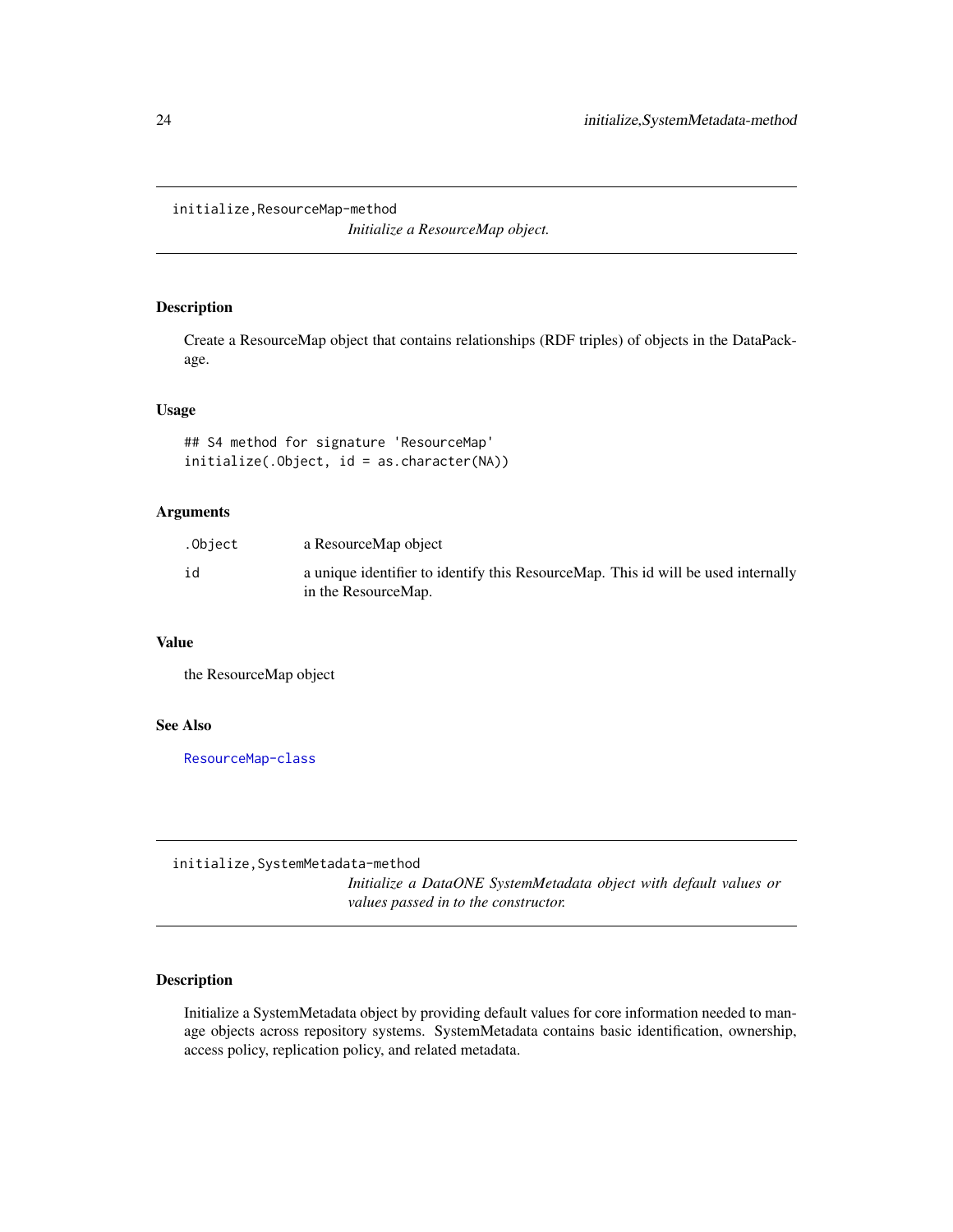## Usage

```
## S4 method for signature 'SystemMetadata'
initialize(.Object, identifier = as.character(NA),
  formatId = as.character(NA), size = as.numeric(NA),
 checksum = as.character(NA), checksumAlgorithm = "SHA-1",
  submitter = as.character(NA), rightsHolder = as.character(NA),
  accessPolicy = data frame(subject = character(), permission = character());replicationAllowed = TRUE, numberReplicas = 3,
  obsoletes = as.character(NA), obsoletedBy = as.character(NA),
  archived = FALSE, dateUploaded = as.character(NA),
  dateSysMetadataModified = as.character(NA),
 originMemberNode = as.character(NA),
  authoritativeMemberNode = as.character(NA), preferredNodes = list(),
 blockedNodes = list(), seriesId = as.character(NA),
  mediaType = as.character(NA), fileName = as.character(NA),
 mediaTypeProperty = list())
```

| .Object            | The object being initialized                                                                                               |  |
|--------------------|----------------------------------------------------------------------------------------------------------------------------|--|
| identifier         | value of type "character", the identifier of the object that this system metadata<br>describes.                            |  |
| formatId           | value of type "character", the DataONE object format for the object.                                                       |  |
| size               | value of type "numeric", the size of the object in bytes.                                                                  |  |
| checksum           | value of type "character", the checksum for the object using the designated<br>checksum algorithm.                         |  |
| checksumAlgorithm  |                                                                                                                            |  |
|                    | value of type "character", the name of the hash function used to generate a<br>checksum, from the DataONE controlled list. |  |
| submitter          | value of type "character", the Distinguished Name or identifier of the person<br>submitting the object.                    |  |
| rightsHolder       | value of type "character", the Distinguished Name or identifier of the person<br>who holds access rights to the object.    |  |
| accessPolicy       | value of type "data.frame" containing (subject, permission) tuples to consti-<br>tute the access authorization rules.      |  |
| replicationAllowed |                                                                                                                            |  |
|                    | value of type "logical", for replication policy allows replicants.                                                         |  |
|                    | numberReplicas value of type "numeric", for number of supported replicas.                                                  |  |
| obsoletes          | value of type "character", the identifier of an object which this object replaces.                                         |  |
| obsoletedBy        | value of type "character", the identifier of an object that replaces this object.                                          |  |
| archived           | value of type "logical", a boolean flag indicating whether the object has been<br>archived and thus hidden.                |  |
| dateUploaded       | value of type "character", the date on which the object was uploaded to a<br>member node.                                  |  |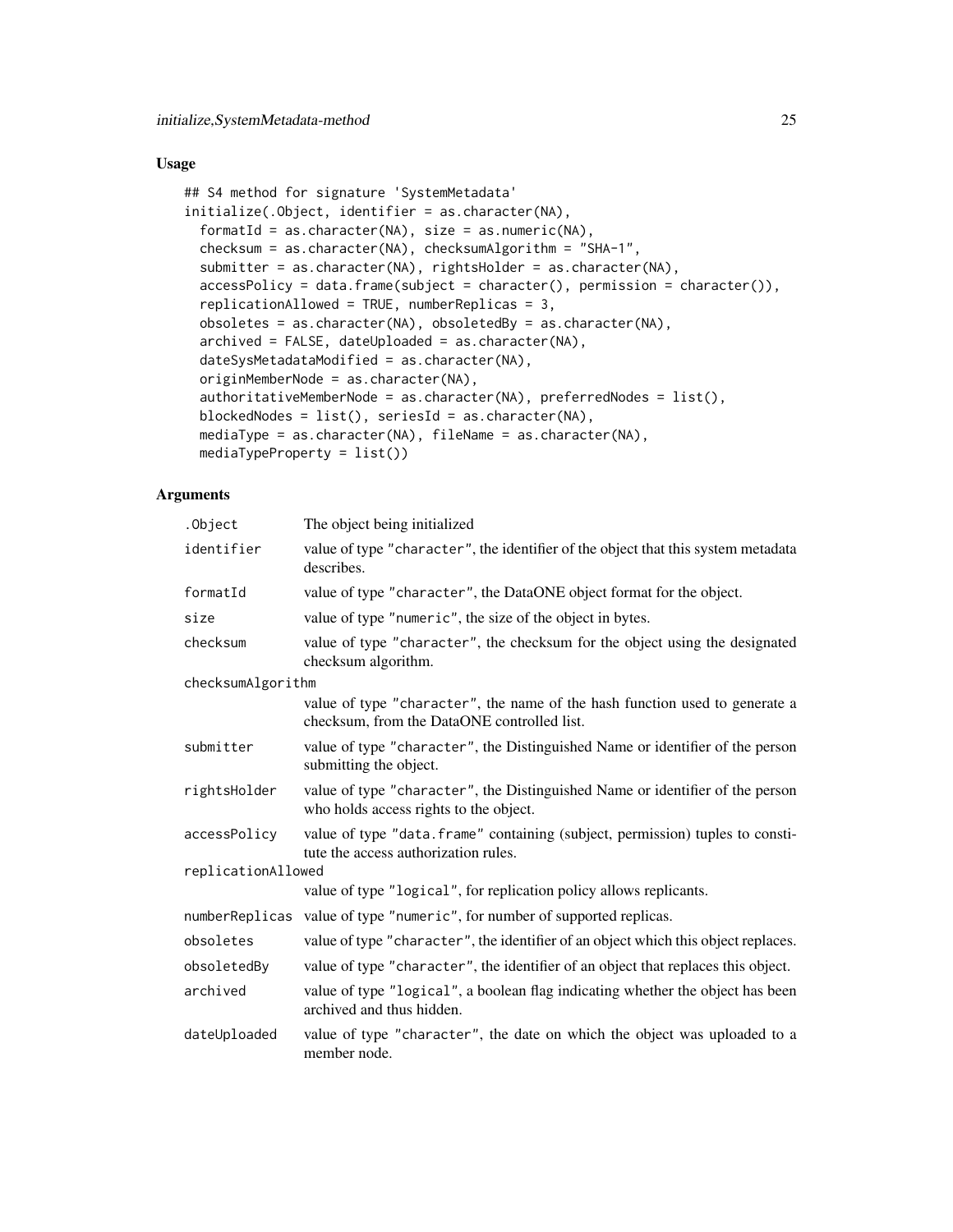<span id="page-25-0"></span>

| dateSysMetadataModified |                                                                                                                                                             |  |
|-------------------------|-------------------------------------------------------------------------------------------------------------------------------------------------------------|--|
|                         | value of type "character", the last date on which this system metadata was<br>modified.                                                                     |  |
| originMemberNode        |                                                                                                                                                             |  |
|                         | value of type "character", the node identifier of the node on which the object<br>was originally registered.                                                |  |
| authoritativeMemberNode |                                                                                                                                                             |  |
|                         | value of type "character", the node identifier of the node which currently is<br>authoritative for the object.                                              |  |
|                         | preferred Nodes list of "character", each of which is the node identifier for a node to which a<br>replica should be sent.                                  |  |
| blockedNodes            | list of "character", each of which is the node identifier for a node blocked<br>from housing replicas.                                                      |  |
| seriesId                | value of type "character", a unique Unicode string that identifies an object<br>revision chain. A seriesId will resolve to the latest version of an object. |  |
| mediaType               | value of type "character", the IANA Media Type (aka MIME-Type) of the<br>object, e.g. "text/csv".                                                           |  |
| fileName                | value of type "character", a suggested file name for the object (if the object<br>containing this sysmeta is serialized).                                   |  |
| mediaTypeProperty       |                                                                                                                                                             |  |
|                         | value of type a "list" of "character", IANA Media Type properties for the<br>"mediaType" argument                                                           |  |

#### Value

the SystemMetadata instance representing an object

#### See Also

<https://releases.dataone.org/online/api-documentation-v2.0/apis/Types.html> [SystemMetadata-class](#page-37-1)

<span id="page-25-1"></span>insertRelationship *Record relationships of objects in a DataPackage*

## Description

Record a relationship of the form "subject -> predicate -> object", as defined by the Resource Description Framework (RDF), i.e. an RDF triple.

#### Usage

```
insertRelationship(x, ...)
## S4 method for signature 'DataPackage'
insertRelationship(x, subjectID, objectIDs,
 predicate = as.character(NA), subjectType = as.character(NA),
 objectTypes = as.character(NA), dataTypeURIs = as.character(NA))
```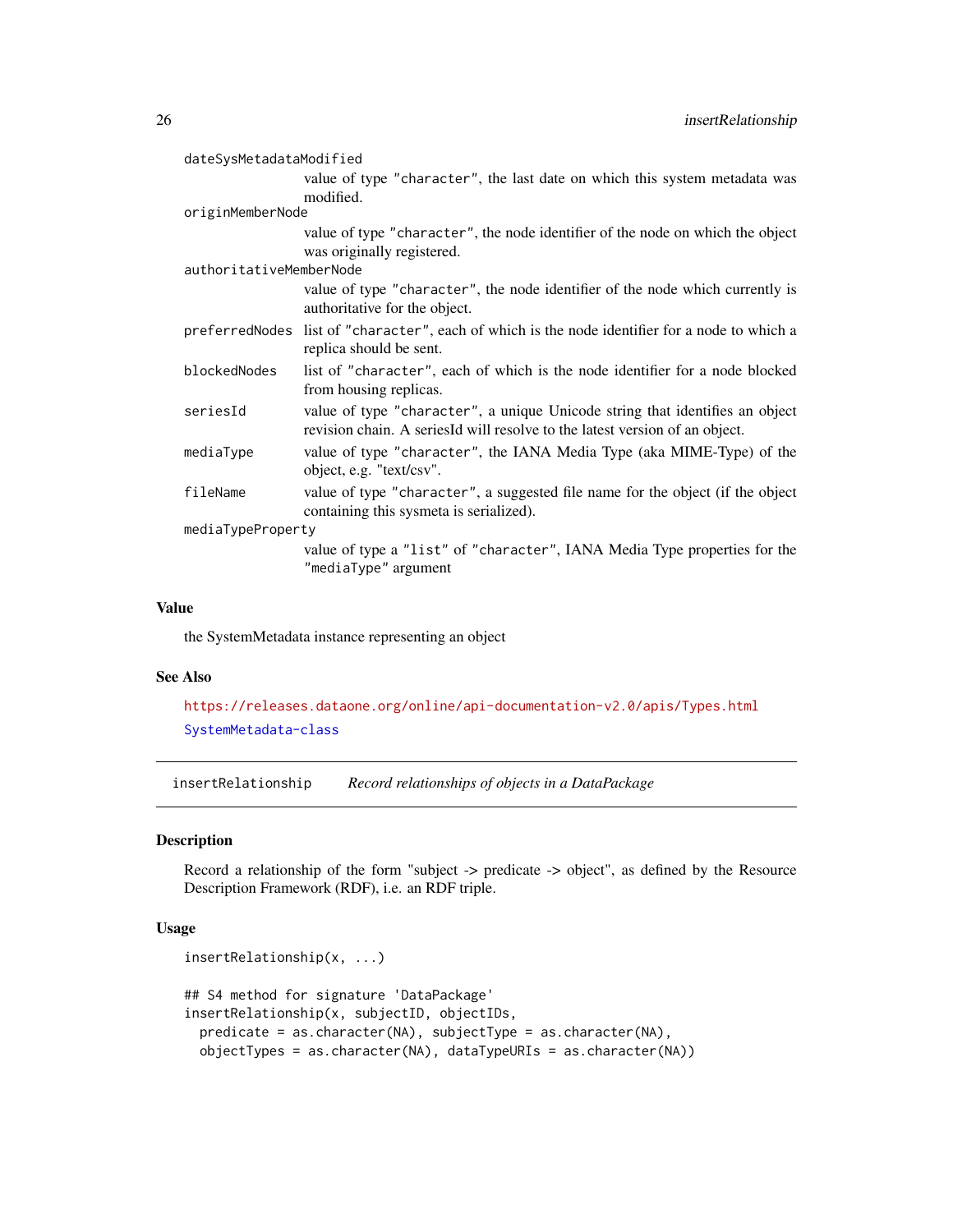## insertRelationship 27

#### **Arguments**

| $\mathsf{x}$ | A DataPackage object                                                                                             |
|--------------|------------------------------------------------------------------------------------------------------------------|
| $\ddots$     | (Additional parameters)                                                                                          |
| subjectID    | The identifier of the subject of the relationship                                                                |
| objectIDs    | A list of identifiers of the object of the relationships (a relationship is recorded<br>for each objectID)       |
| predicate    | The IRI of the predicate of the relationship                                                                     |
| subjectType  | the type to assign the subject, values can be 'uri', 'blank'                                                     |
| objectTypes  | the types to assign the objects (cal be single value or list), each value can be<br>'uri', 'blank', or 'literal' |
| dataTypeURIs | An RDF data type that specifies the type of the object                                                           |

## Details

For use with DataONE, a best practice is to specifiy the subject and predicate as DataONE persistent identifiers (https://mule1.dataone.org/ArchitectureDocs-current/design/PIDs.html). If the objects are not known to DataONE, then local identifiers can be used, and these local identifiers may be promoted to DataONE PIDs when the package is uploaded to a DataONE member node. The predicate is typically an RDF property (as a IRI) from a schema supported by DataONE, i.e. "http://www.w3.org/ns/prov#wasGeneratedBy" If multiple values are specified for argument objectIDS, a relationship is created for each value in the list "objectIDs". IF a value is not specified for subjectType or objectType, then NA is assigned. Note that if these relationships are fetched via the getRelationships() function, and passed to the createFromTriples() function to initialize a ResourceMap object, the underlying redland package will assign appropriate values for subjects and objects. Note: This method updates the passed-in DataPackage object.

#### Value

the updated DataPackage object

#### See Also

[DataPackage-class](#page-10-1)

#### Examples

```
dp <- new("DataPackage")
# Create a relationship
dp <- insertRelationship(dp, "/Users/smith/scripts/genFields.R",
    "http://www.w3.org/ns/prov#used",
   "https://knb.ecoinformatics.org/knb/d1/mn/v1/object/doi:1234/_030MXTI009R00_20030812.40.1")
```

```
# Create a relationshp with the subject as a blank node with an automatically assigned blank node id
dp <- insertRelationship(dp, subjectID=as.character(NA), objectIDs="thing6",
```

```
predicate="http://www.myns.org/wasThing")
```

```
# Create a relationshp with the subject as a blank node with a user assigned blank node id
```

```
dp <- insertRelationship(dp, subjectID="_:BL1234", objectIDs="thing7",
```

```
predicate="http://www.myns.org/hadThing")
```
# Create multiple relationships with the same subject, predicate, but different objects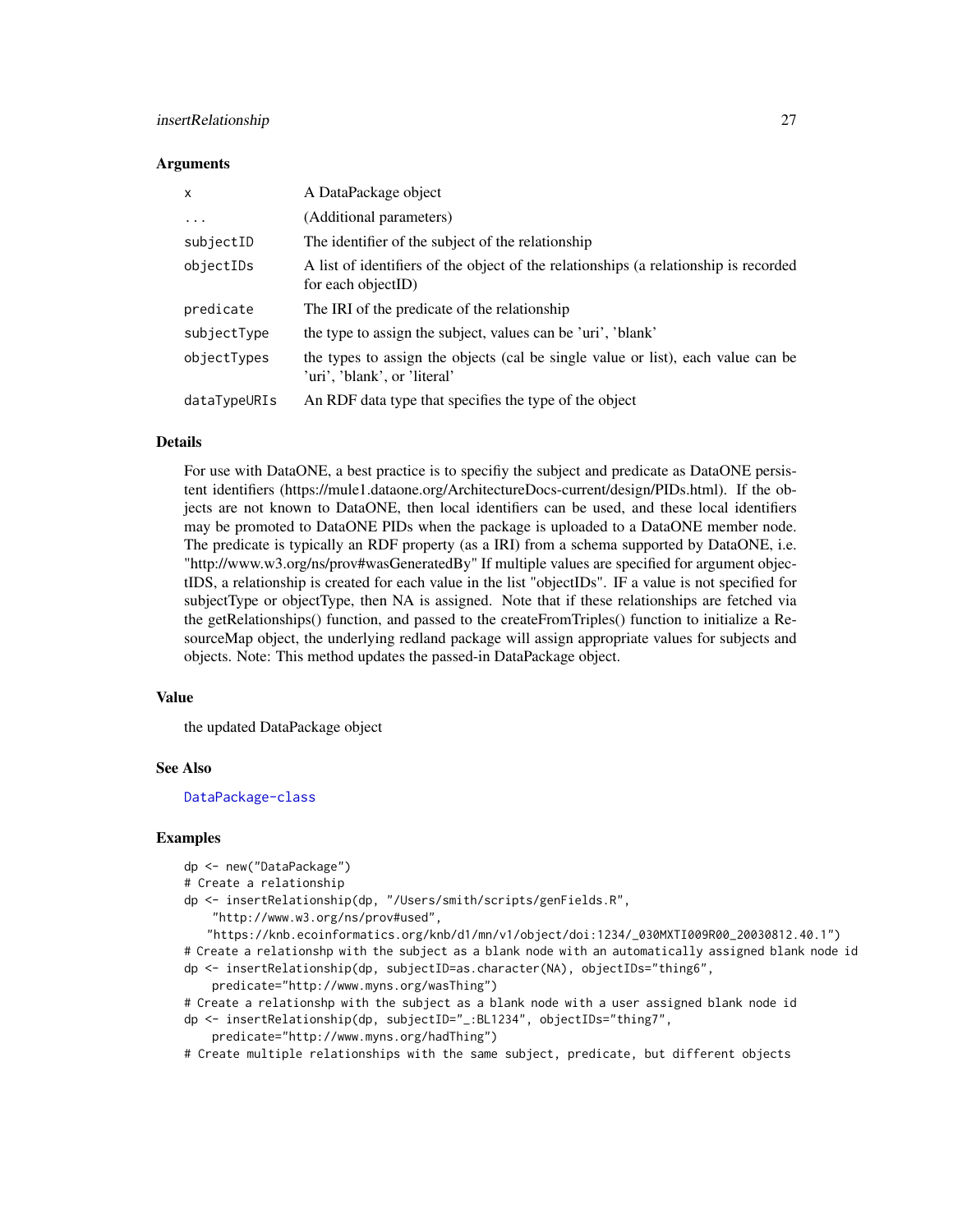```
dp <- insertRelationship(dp, subjectID="_:bl2", objectIDs=c("thing4", "thing5"),
    predicate="http://www.myns.org/hadThing")
# Create multiple relationships with subject and object types specified
dp <- insertRelationship(dp, subjectID="orcid.org/0000-0002-2192-403X",
   objectIDs="http://www.example.com/home", predicate="http://www.example.com/hadHome",
                   subjectType="uri", objectType="literal")
```
<span id="page-27-1"></span>parseSystemMetadata *Parse an external XML document and populate a SystemMetadata object with the parsed data*

#### Description

Parse an XML representation of system metadata, and set the object slots of a SystemMetadata object the with obtained values.

#### Usage

```
parseSystemMetadata(x, ...)
```
## S4 method for signature 'SystemMetadata' parseSystemMetadata(x, xml, ...)

### **Arguments**

|                         | The SystemMetadata object                                                |
|-------------------------|--------------------------------------------------------------------------|
| $\cdot$ $\cdot$ $\cdot$ | Additional arguments passed to other functions or methods                |
| xml                     | The XML representation of the capabilities, as an XMLInternalElementNode |
|                         |                                                                          |

#### Value

the SystemMetadata object representing an object

## See Also

[SystemMetadata-class](#page-37-1)

```
library(XML)
doc <- xmlParseDoc(system.file("testfiles/sysmeta.xml", package="datapack"), asText=FALSE)
sysmeta <- new("SystemMetadata")
sysmeta <- parseSystemMetadata(sysmeta, xmlRoot(doc))
```
<span id="page-27-0"></span>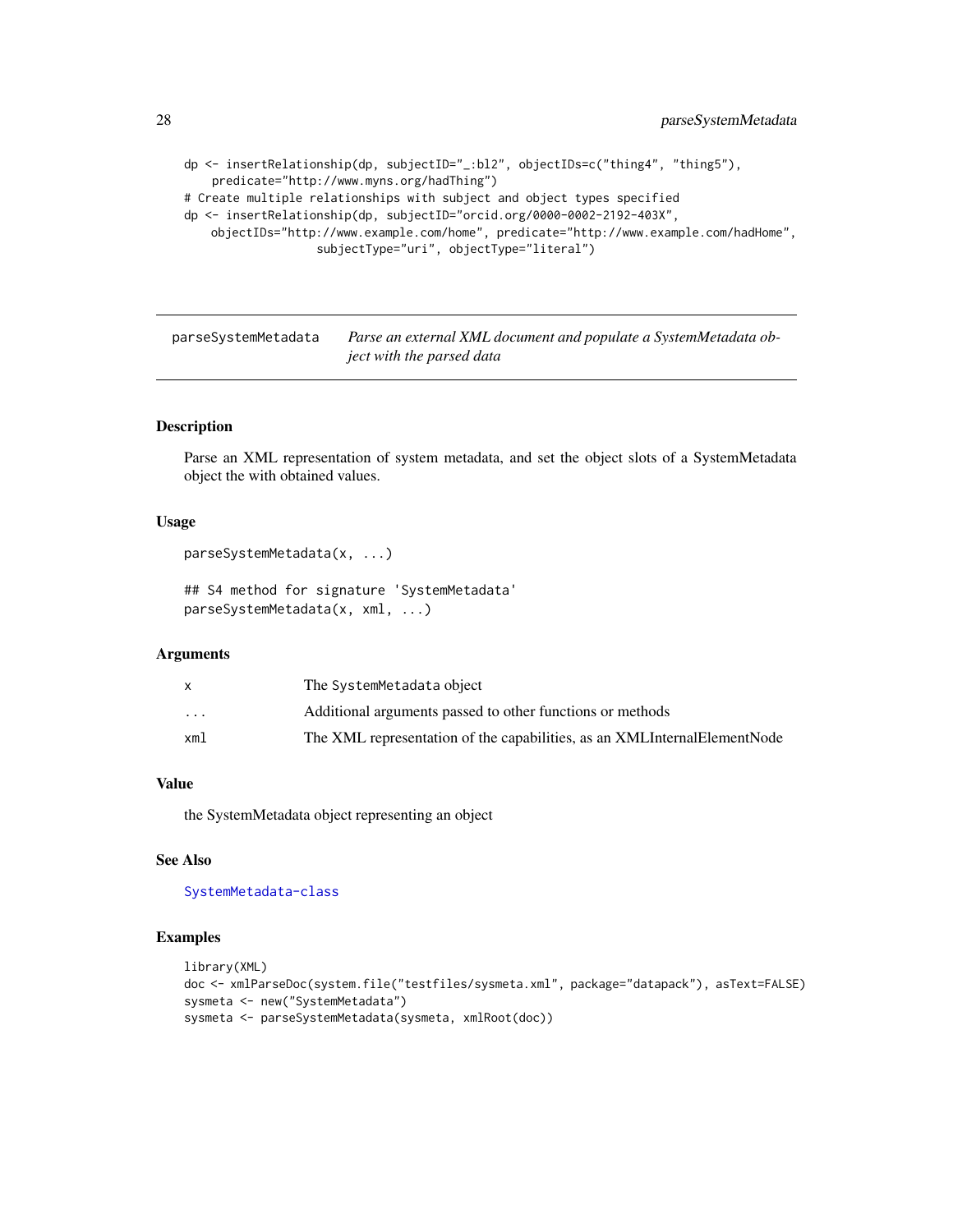<span id="page-28-0"></span>

Record a derivation relationship that expresses that a target object has been derived from a source object. For use with DataONE, a best practice is to specifiy the subject and predicate as DataONE persistent identifiers (https://mule1.dataone.org/ArchitectureDocs-current/design/PIDs.html). If the objects are not known to DataONE, then local identifiers can be used, and these local identifiers may be promoted to DataONE PIDs when the package is uploaded to a DataONE member node.

#### Usage

```
recordDerivation(x, ...)
```
## S4 method for signature 'DataPackage' recordDerivation(x, sourceID, derivedIDs, ...)

## Arguments

|            | a DataPackage object                                                              |
|------------|-----------------------------------------------------------------------------------|
| $\cdots$   | Additional parameters                                                             |
| sourceID   | the identifier of the source object in the relationship                           |
| derivedIDs | an identifier or list of identifiers of objects that were derived from the source |

#### Details

A derived relationship is created for each value in the list "objectIDs". For each derivedId, one statement will be added expressing that it was derived from the sourceId. The predicate is will be an RDF property (as a IRI) from the W3C PROV specification, namely, "http://www.w3.org/ns/prov#wasDerivedFrom"

#### See Also

[DataPackage-class](#page-10-1)

#### Examples

```
## Not run:
dp <- new("DataPackage")
recordDerivation(dp, "doi:1234/_030MXTI009R00_20030812.40.1",
                 "doi:1234/_030MXTI009R00_20030812.45.1")
```
## End(Not run)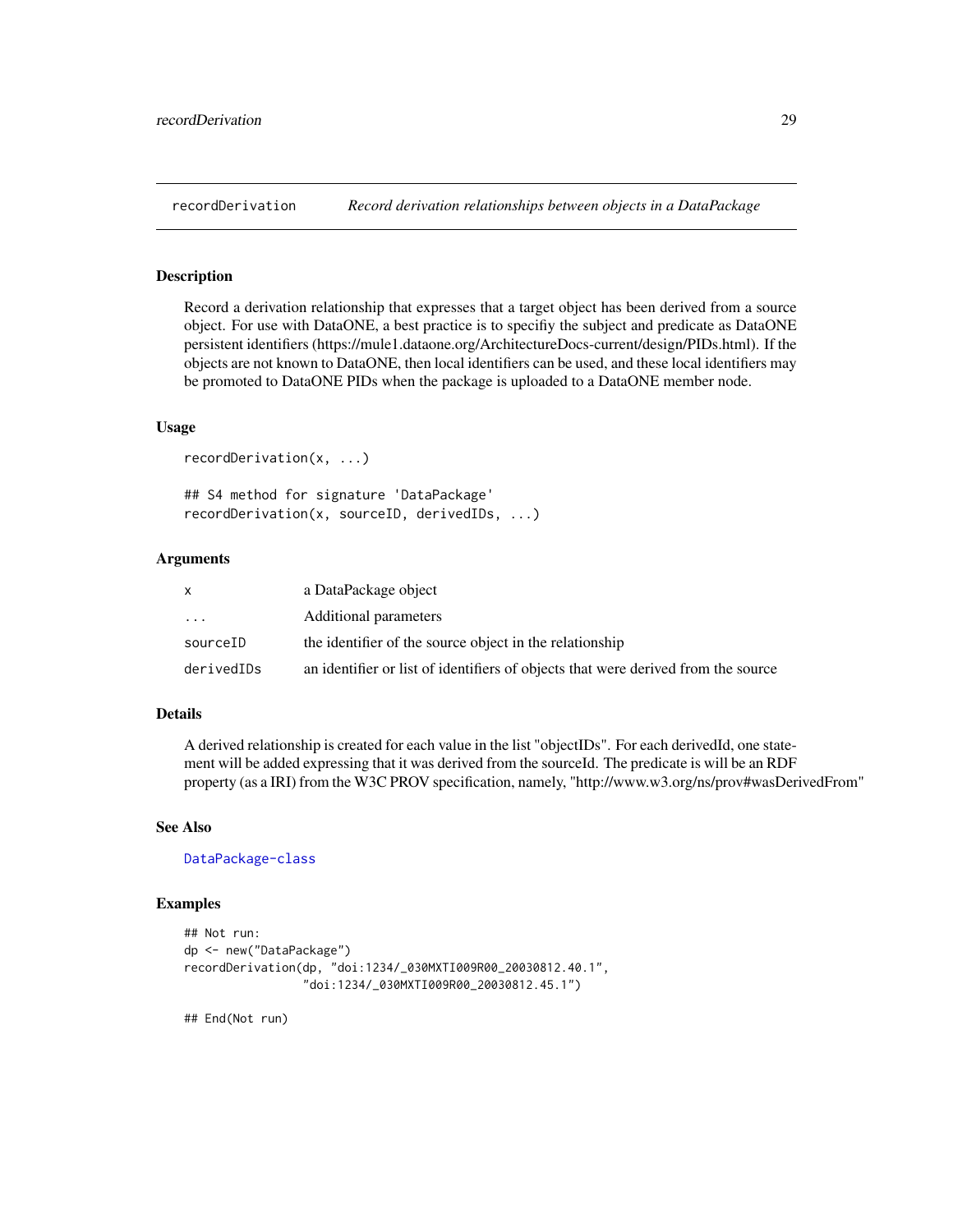<span id="page-29-2"></span><span id="page-29-0"></span>

Given the identifier of a member of the data package, delete the DataObject representation of the member.

#### Usage

```
removeMember(x, ...)
```
## S4 method for signature 'DataPackage' removeMember(x, identifier)

## Arguments

| $\times$   | a Datapackage object           |
|------------|--------------------------------|
| .          | (Not yet used)                 |
| identifier | an identifier for a DataObject |

## See Also

[DataPackage-class](#page-10-1)

#### Examples

```
dp <- new("DataPackage")
data <- charToRaw("1,2,3\n4,5,6")
do <- new("DataObject", id="myNewId", dataobj=data, format="text/csv", user="jsmith")
dp <- addData(dp, do)
removeMember(dp, "myNewId")
```
<span id="page-29-1"></span>ResourceMap-class *ResourceMap provides methods to create, serialize and deserialize an OAI ORE resource map.*

#### Description

The Open Archives Initiative Object Reuse and Exchange (OAI-ORE) defines standards for the description and exchange of aggregrations of web resources, such as a DataPackage. A Resource Map describes the objects in a DataPackage and the relationships between these objects.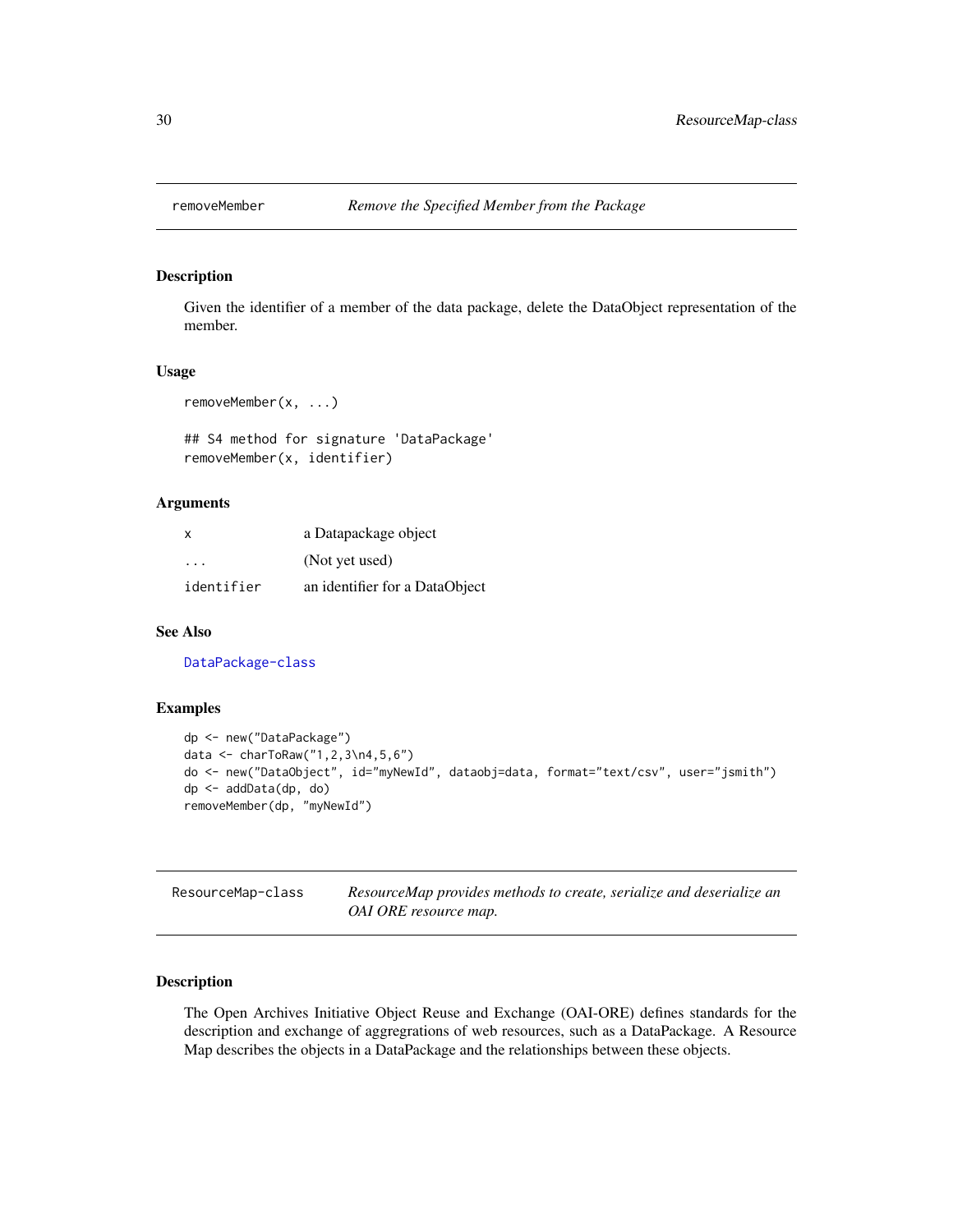## <span id="page-30-0"></span>serializePackage 31

## Slots

- relations value of type "data.frame", containing RDF triples representing the relationship between package objects
- world a Redland RDF World object
- storage a Redland RDF Storage object
- model a Redland RDF Model object
- id a unique identifier for a ResourceMap instance

#### Methods

- [initialize](#page-23-1): Initialize a ResourceMap object
- [createFromTriples](#page-7-1): Get the data content of a specified data object
- [serializeRDF](#page-32-1): Get the Count of Objects in the Package

#### See Also

[datapack](#page-9-1)

#### Examples

```
dp <- new("DataPackage")
dp <- insertRelationship(dp, "/Users/smith/scripts/genFields.R",
   "http://www.w3.org/ns/prov#used",
   "https://knb.ecoinformatics.org/knb/d1/mn/v1/object/doi:1234/_030MXTI009R00_20030812.40.1")
relations <- getRelationships(dp)
resMap <- new("ResourceMap")
resMap <- createFromTriples(resMap, relations, getIdentifiers(dp))
## Not run:
tf <- tempfile(fileext=".rdf")
serializeRDF(resMap, file=tf)
## End(Not run)
```
<span id="page-30-1"></span>serializePackage *Create an OAI-ORE resource map from the package*

#### Description

The Datapackage is serialized as a OAI-ORE resource map to the specified file.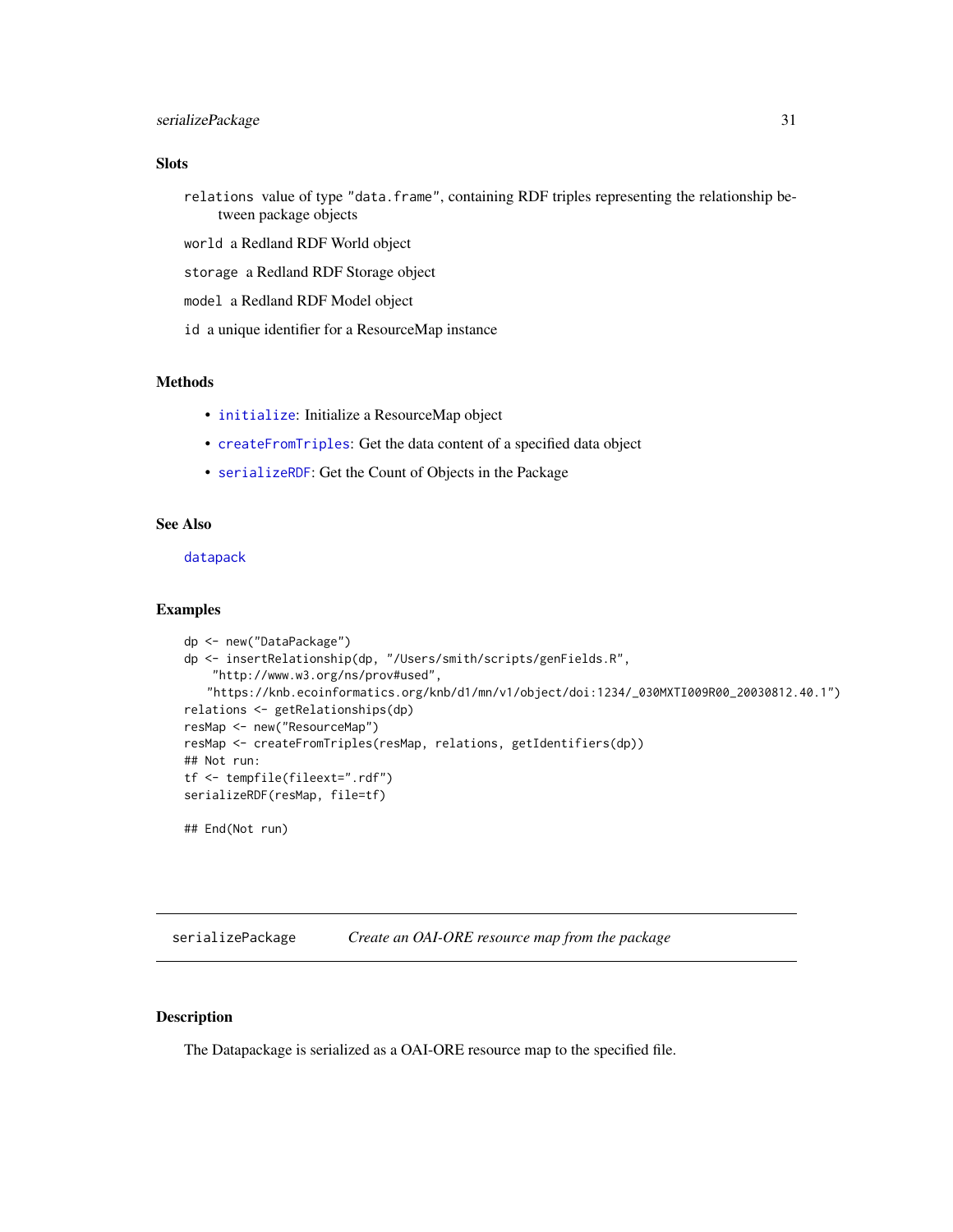#### Usage

```
serializePackage(x, ...)
## S4 method for signature 'DataPackage'
serializePackage(x, file, id = as.character(NA),
  syntaxName = "rdfxml", mimeType = "application/rdf+xml",
 namespaces = data.frame(namespace = character(), prefix = character(),
  stringsAsFactors = FALSE), syntaxURI = as.character(NA),
  resolveURI = as.character(NA))
```
#### **Arguments**

| $\mathsf{x}$ | A DataPackage object                                                                                                       |
|--------------|----------------------------------------------------------------------------------------------------------------------------|
| $\cdots$     | Additional arguments                                                                                                       |
| file         | The file to which the ResourceMap will be serialized                                                                       |
| id           | A unique identifier for the serialization. The default value is the id assinged to<br>the DataPackage when it was created. |
| syntaxName   | The name of the syntax to use for serialization - default is "rdfxml"                                                      |
| mimeType     | The mimetype of the serialized output - the default is "application/rdf+xml"                                               |
| namespaces   | A data frame containing one or more namespaces and their associated prefix                                                 |
| syntaxURI    | URI of the serialization syntax                                                                                            |
| resolveURI   | A character string containing a URI to prepend to datapackage identifiers                                                  |

## Details

The resource map that is created is serialized by default as RDF/XML. Other serialization formats can be specified using the syntaxName and mimeType parameters. Other available formats include:

| syntaxName | mimeType              |
|------------|-----------------------|
| json       | application/json      |
| ntriples   | application/n-triples |
| turtle     | text/turtle           |
| dot        | text/x-graphviz       |

Note that the syntaxName and mimeType arguments together specify o serialization format.

Also, for packages that will be uploaded to the DataONE network, "rdfxml" is the only accepted format.

The resolveURI string value is prepended to DataPackage member identifiers in the resulting resource map. If no resolveURI value is specified, then 'https://cn.dataone.org/cn/v1/resolve' is used.

## See Also

[DataPackage-class](#page-10-1)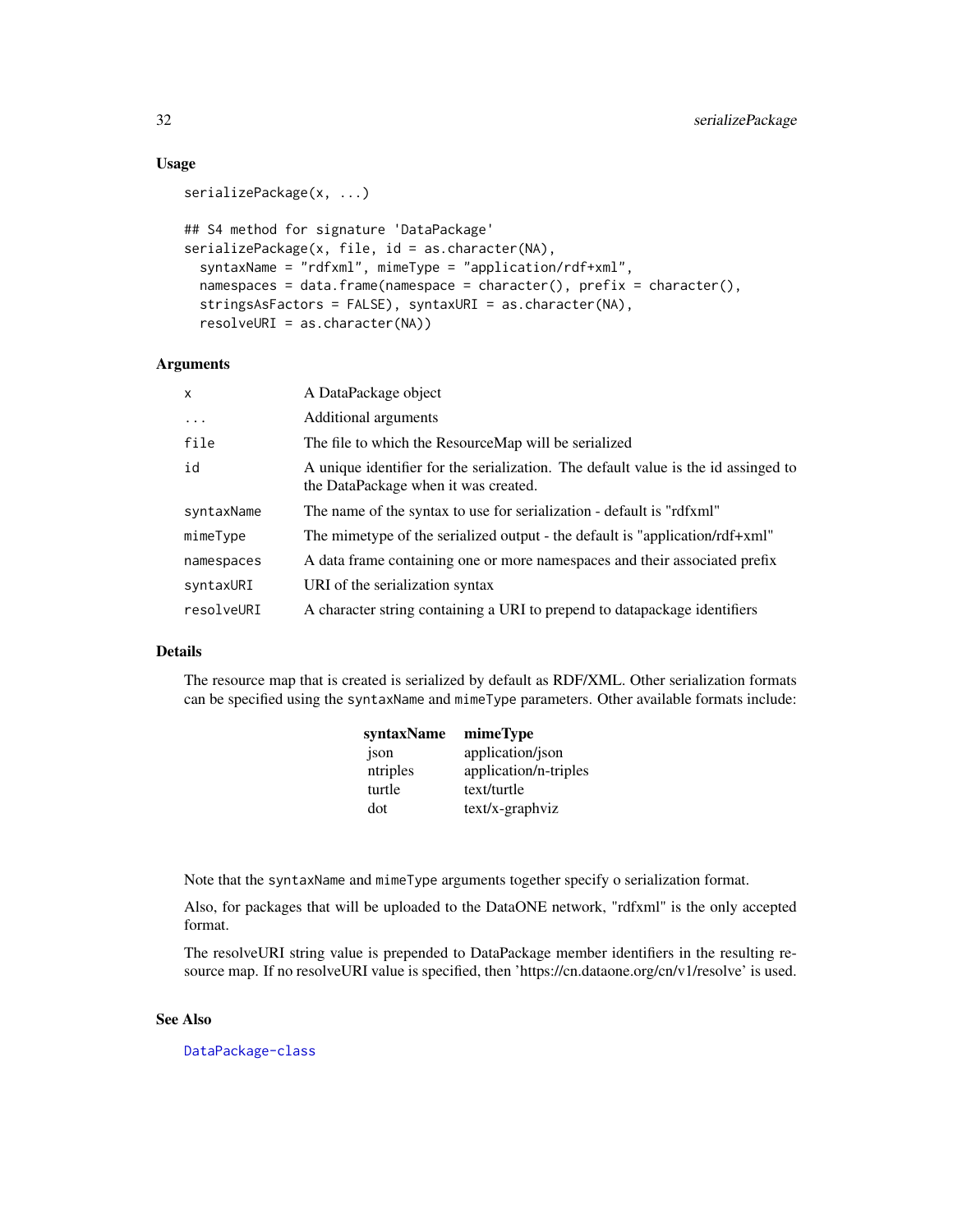#### <span id="page-32-0"></span>serializeRDF 33

#### Examples

```
dp <- new("DataPackage")
data <- charToRaw("1,2,3\n4,5,6")
do <- new("DataObject", id="do1", dataobj=data, format="text/csv", user="jsmith")
dp <- addData(dp, do)
data2 <- charToRaw("7,8,9\n10,11,12")
do2 <- new("DataObject", id="do2", dataobj=data2, format="text/csv", user="jsmith")
dp <- addData(dp, do2)
dp <- describeWorkflow(dp, sources=do, derivations=do2)
## Not run:
td \leftarrow tempdir()status <- serializePackage(dp, file=paste(td, "resmap.json", sep="/"), syntaxName="json",
    mimeType="application/json")
status <- serializePackage(dp, file=paste(td, "resmap.xml", sep="/"), syntaxName="rdfxml",
   mimeType="application/rdf+xml")
status <- serializePackage(dp, file=paste(td, "resmap.ttl", sep="/"), syntaxName="turtle",
   mimeType="text/turtle")
```
## End(Not run)

<span id="page-32-1"></span>serializeRDF *Serialize a ResouceMap.*

#### **Description**

The Redland RDF library is used to serialize the ResourceMap RDF model to a file as RDF/XML.

## Usage

```
serializeRDF(x, ...)
## S4 method for signature 'ResourceMap'
serializeRDF(x, file, syntaxName = "rdfxml",
 mimeType = "application/rdf+xml", namespaces = data.frame(namespace =
 character(), prefix = character(), stringsAsFactors = FALSE),
  syntaxURI = as.character(NA))
```

| X          | a ResourceMap                                                                |
|------------|------------------------------------------------------------------------------|
| $\cdots$   | Additional parameters                                                        |
| file       | the file to which the ResourceMap will be serialized                         |
| syntaxName | name of the syntax to use for serialization - default is "rdfxml"            |
| mimeType   | the mimetype of the serialized output - the default is "application/rdf+xml" |
| namespaces | a data frame containing one or more namespaces and their associated prefix   |
| syntaxURI  | A URI of the serialized syntax                                               |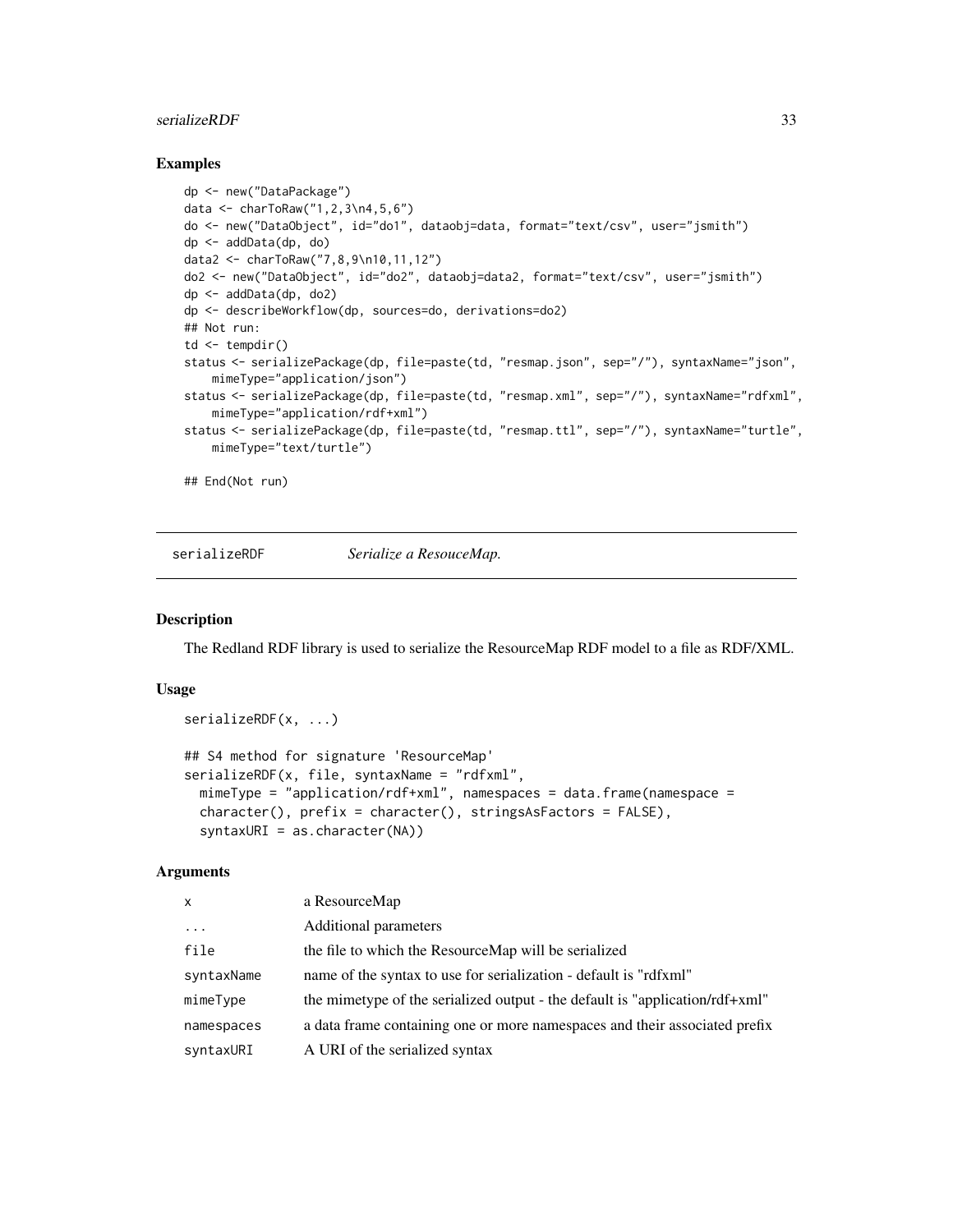## Value

status of the serialization (non)

#### See Also

[ResourceMap-class](#page-29-1)

## Examples

```
dp <- new("DataPackage")
data <- charToRaw("1,2,3\n4,5,6")
do1 <- new("DataObject", id="id1", data, format="text/csv")
do2 <- new("DataObject", id="id2", data, format="text/csv")
dp <- addData(dp, do1)
dp <- addData(dp, do2)
dp <- insertRelationship(dp, subjectID="id1", objectIDs="id2",
  predicate="http://www.w3.org/ns/prov#wasDerivedFrom")
relations <- getRelationships(dp)
resmap <- new("ResourceMap")
resmap <- createFromTriples(resmap, relations, id="myuniqueid")
## Not run:
tf <- tempfile(fileext=".xml")
serializeRDF(resmap, tf)
```

```
## End(Not run)
```

```
serializeSystemMetadata
```
*Serialize a SystemMetadata object to an XML representation*

## Description

The SystemMetadata object is converted to XML and written to a file.

#### Usage

```
serializeSystemMetadata(x, ...)
```

```
## S4 method for signature 'SystemMetadata'
serializeSystemMetadata(x, version = "v1", ...)
```

|                         | The SystemMetadata instance to be serialized.                                                                           |
|-------------------------|-------------------------------------------------------------------------------------------------------------------------|
| $\cdot$ $\cdot$ $\cdot$ | (Not currently used)                                                                                                    |
| version                 | A character string representing the DataONE API version that this system will<br>be used with (eg. " $v1$ ", " $v2$ "). |

<span id="page-33-0"></span>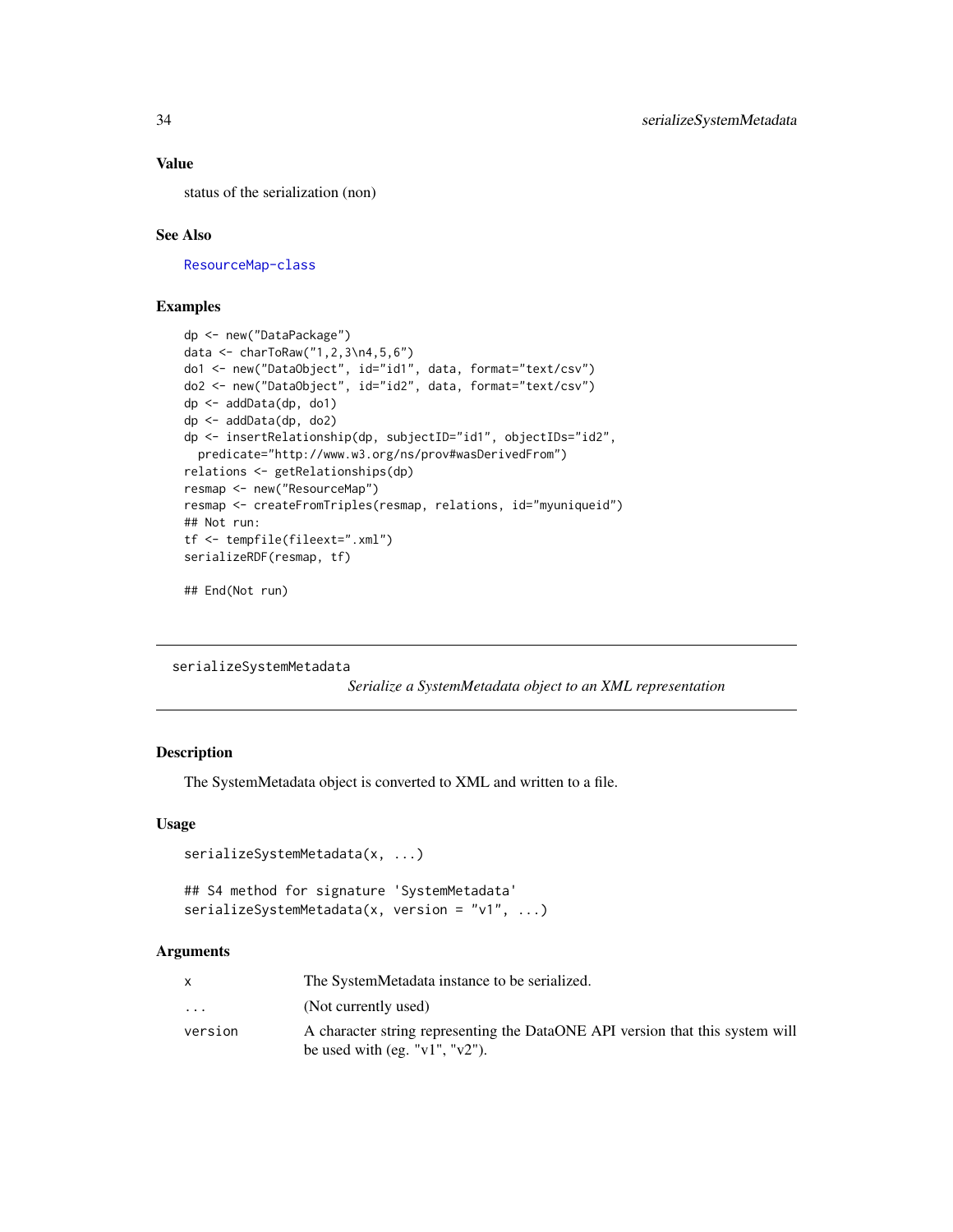## <span id="page-34-0"></span>serializeToBagIt 35

## Details

If the 'version' parameter is specified as  $v^2$  then the SystemMetadata object is serialized according to the DataONE version 2.0 system metdata format.

#### Value

A character value of the filename that the XML representation of the SystemMetadata object was written to.

the character string representing a SystemMetadata object

#### See Also

[SystemMetadata-class](#page-37-1)

serializeToBagIt(x, ...)

## Examples

```
library(XML)
doc <- xmlParseDoc(system.file("testfiles/sysmeta.xml", package="datapack"), asText=FALSE)
sysmeta <- new("SystemMetadata")
sysmeta <- parseSystemMetadata(sysmeta, xmlRoot(doc))
sysmetaXML <- serializeSystemMetadata(sysmeta, version="v2")
```
<span id="page-34-1"></span>serializeToBagIt *Serialize A DataPackage into a BagIt Archive File*

#### **Description**

The BagIt packaging format <https://tools.ietf.org/html/draft-kunze-bagit-08> is used to prepare an archive file that contains the contents of a DataPackage.

#### Usage

```
## S4 method for signature 'DataPackage'
serializeToBagIt(x, mapId = as.character(NA),
  syntaxName = as.character(NA), namespaces = data.frame(),
 mimeType = as.character(NA), syntaxURI = as.character(NA),
  resolvedRT = as.charAter(NA), ...
```

|                         | A DataPackage object                                                            |
|-------------------------|---------------------------------------------------------------------------------|
| $\cdot$ $\cdot$ $\cdot$ | Additional arguments                                                            |
| mapId                   | A unique identifier for the package resource map. If not specified, one will be |
|                         | automatically generated.                                                        |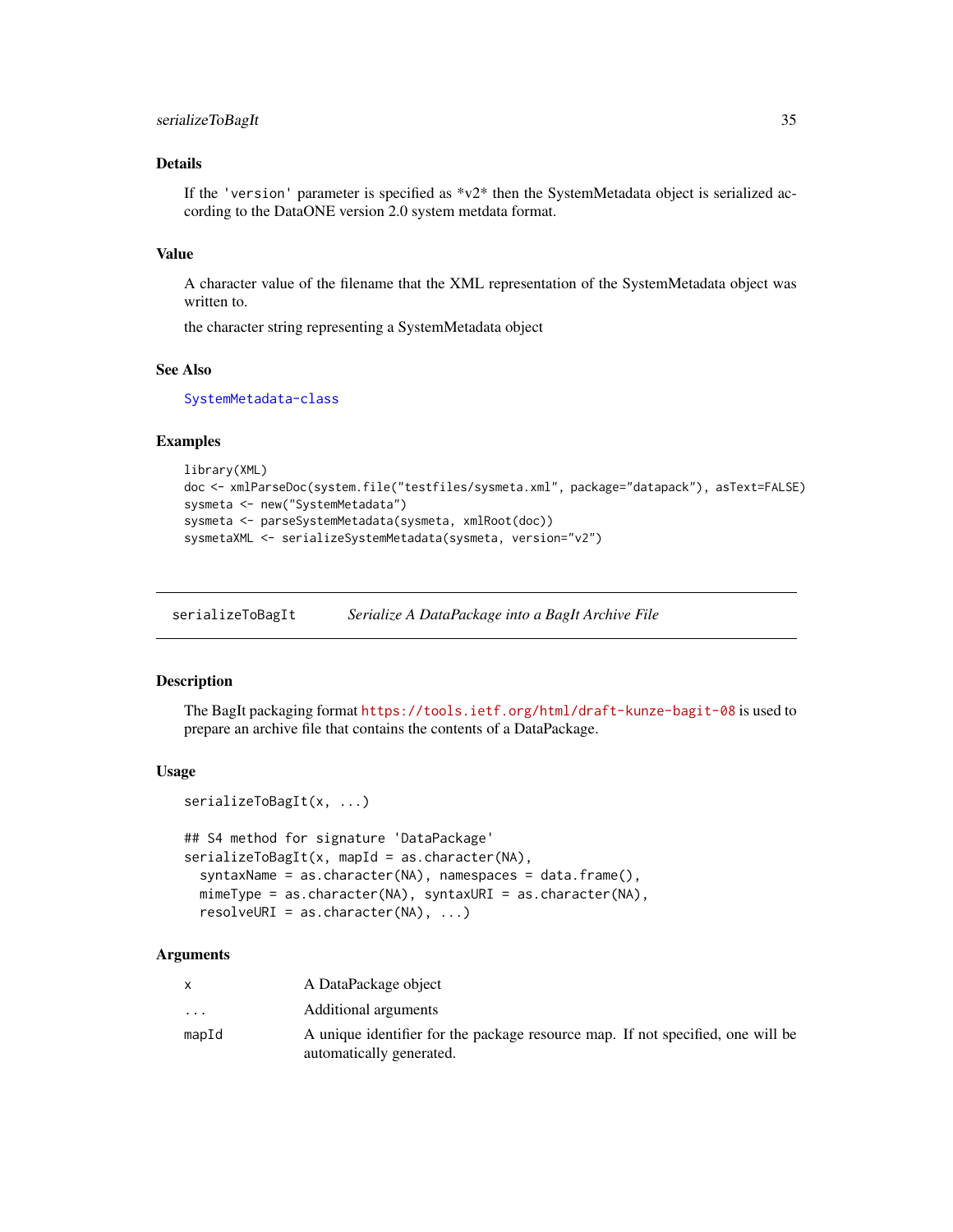<span id="page-35-0"></span>

| syntaxName | The name of the syntax to use for the resource map serialization, defaults to<br>"rdfxml"                                   |
|------------|-----------------------------------------------------------------------------------------------------------------------------|
| namespaces | An optional data frame containing one or more namespaces and their associated<br>prefix for the resource map serialization. |
| mimeType   | The mimetype for the resource map serialization, defaults to "application/rdf+xml".                                         |
| syntaxURI  | An optional string specifying the URI for the resource map serialization.                                                   |
| resolveURI | A character string containing a URI to prepend to datapackage identifiersa for<br>the resource map.                         |

## Details

A BagIt Archive File is created by copying each member of a DataPackge, and preparing files that describe the files in the archive, including information about the size of the files and a checksum for each file. An OAI-ORE resource map is automatically created and added to the archive. These metadata files and the data files are then packaged into a single zip file.

## Value

The file name that contains the BagIt zip archive.

#### See Also

[DataPackage-class](#page-10-1)

For more information and examples regarding the parameters specifying the creation of the resource map, see [serializePackage.](#page-30-1)

```
# Create the first data object
dp <- new("DataPackage")
data <- charToRaw("1,2,3\n4,5,6")
do <- new("DataObject", id="do1", dataobj=data, format="text/csv", user="jsmith")
dp <- addData(dp, do)
# Create a second data object
data2 <- charToRaw("7,8,9\n4,10,11")
do2 <- new("DataObject", id="do2", dataobj=data2, format="text/csv", user="jsmith")
dp <- addData(dp, do2)
# Create a relationship between the two data objects
dp <- describeWorkflow(dp, sources="do2", derivations="do2")
# Write out the data package to a BagIt file
## Not run:
bagitFile <- serializeToBagIt(dp, syntaxName="json", mimeType="application/json")
```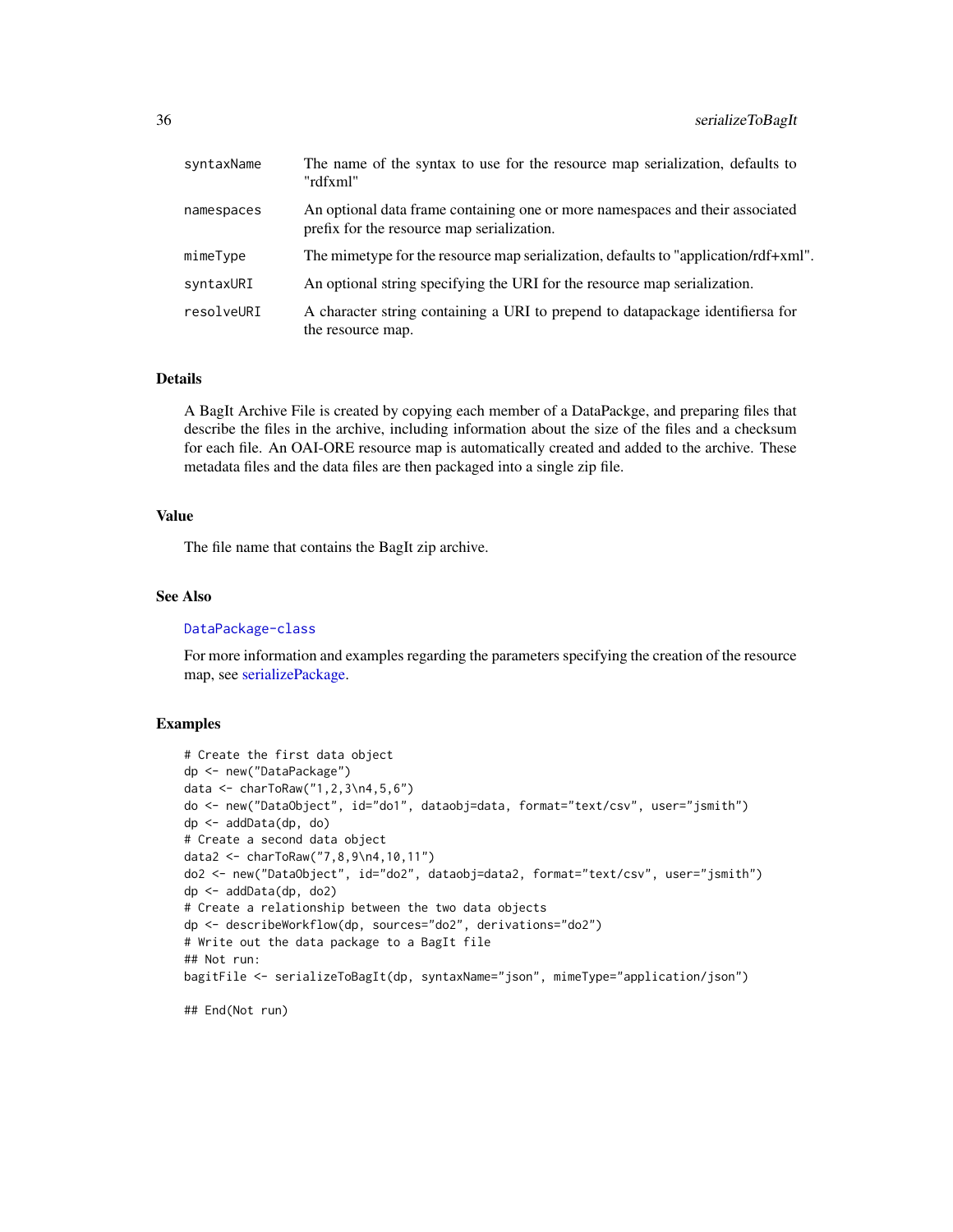<span id="page-36-1"></span><span id="page-36-0"></span>To be called prior to creating the object in DataONE. When called before creating the object, adds a rule to the access policy that makes this object publicly readable. If called after creation, it will only change the system metadata locally, and will not have any effect on remotely uploaded copies of the DataObject.

#### Usage

```
setPublicAccess(x, ...)
```
## S4 method for signature 'DataObject' setPublicAccess(x)

### Arguments

| x | DataObject     |
|---|----------------|
| . | (not yet used) |

## Value

DataObject with modified access rules

## See Also

[DataObject-class](#page-8-1)

```
data <- charToRaw("1,2,3\n4,5,6\n")
do <- new("DataObject", "id1", dataobj=data, "text/csv",
  "uid=jones,DC=example,DC=com", "urn:node:KNB")
do <- setPublicAccess(do)
```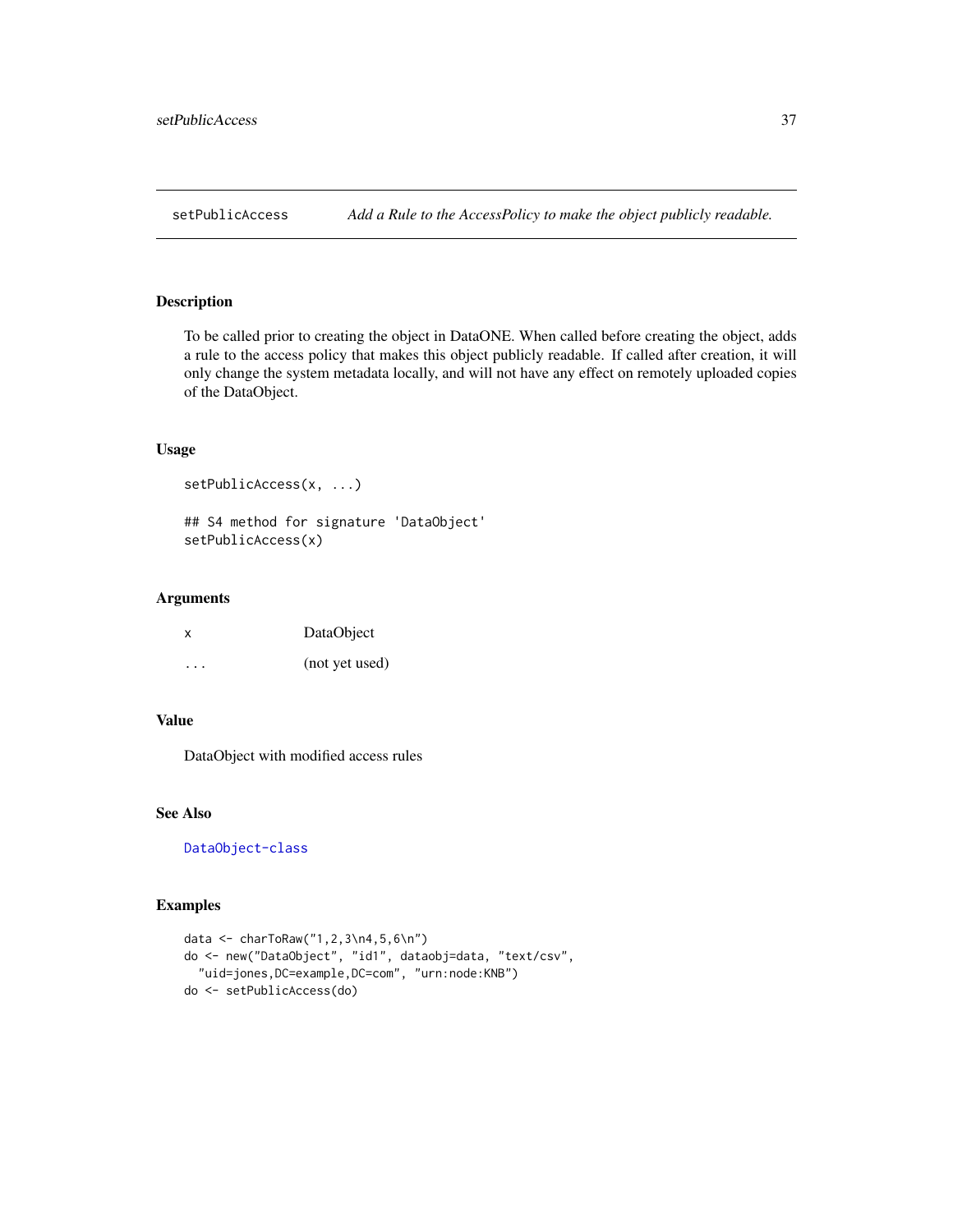<span id="page-37-2"></span><span id="page-37-0"></span>

A class representing DataONE SystemMetadata, which is core information about objects stored in a repository and needed to manage those objects across systems. SystemMetadata contains basic identification, ownership, access policy, replication policy, and related metadata.

If the \*sysmeta\* parameter is specified, then construct a new SystemMetadata instance by using the fields from an XML representation of the SystemMetadata.

#### Usage

```
SystemMetadata(...)
```

```
## S4 method for signature 'XMLInternalElementNode'
SystemMetadata(x, ...)
```
#### Arguments

| $\ddot{\phantom{0}}$ | Additional arguments                                                                                         |
|----------------------|--------------------------------------------------------------------------------------------------------------|
|                      | A value of type "XMLInternalElementNode", containing the parsed XML ele-<br>ment with SystemMetadata fields. |

## See Also

[SystemMetadata-class](#page-37-1)

<span id="page-37-1"></span>SystemMetadata-class *A DataONE SystemMetadata object containing basic identification, ownership, access policy, replication policy, and related metadata.*

## Description

A class representing DataONE SystemMetadata, which is core information about objects stored in a repository and needed to manage those objects across systems. SystemMetadata contains basic identification, ownership, access policy, replication policy, and related metadata.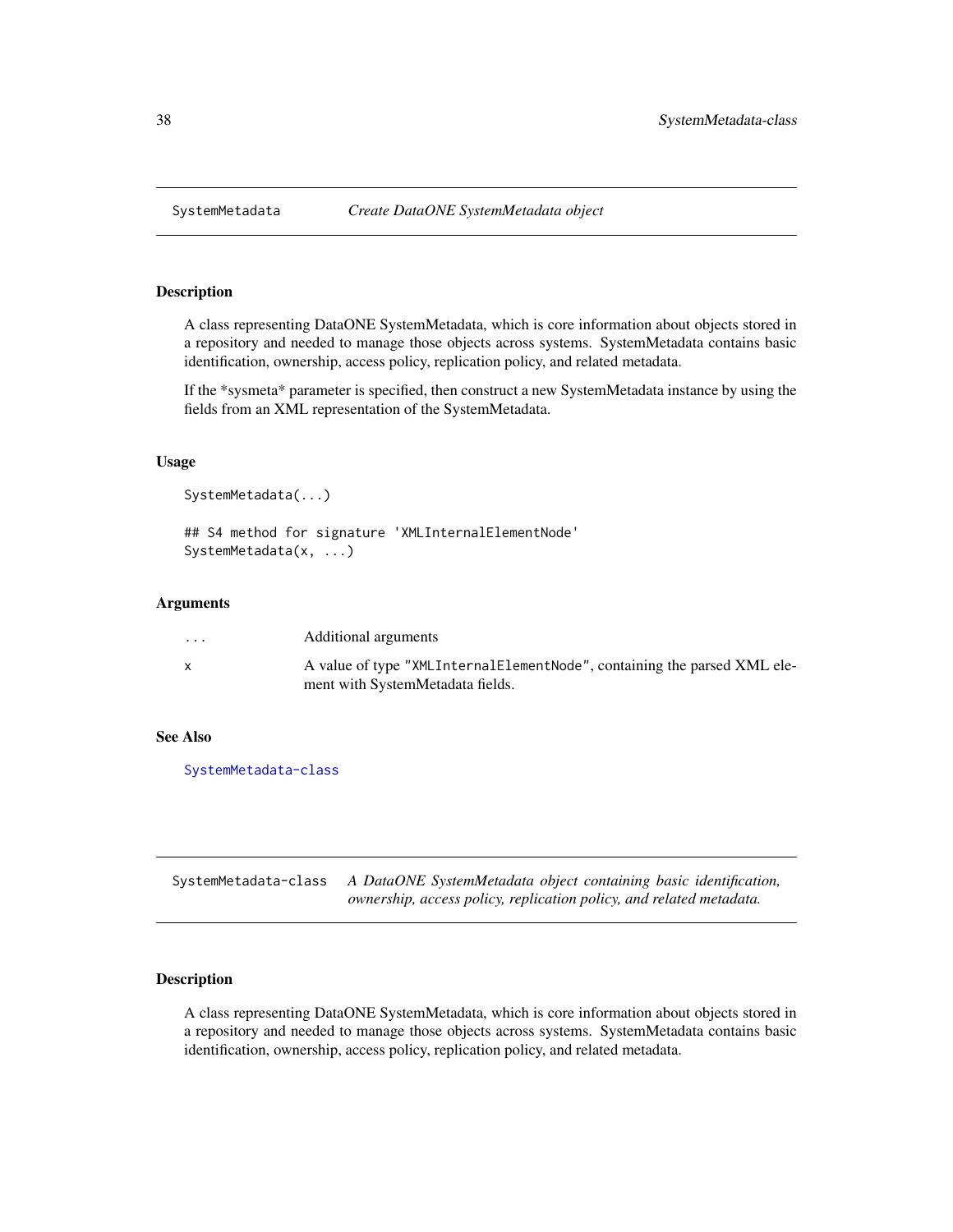- serialVersion value of type "numeric", the current version of this system metadata; only update the current version
- identifier value of type "character", the identifier of the object that this system metadata describes.
- replicationAllowed value of type "logical", for replication policy allows replicants.

numberReplicas value of type "numeric", for number of supported replicas.

- preferredNodes value of type "list", of prefered member nodes.
- blockedNodes value of type "list", of blocked member nodes.
- formatId value of type "character", the DataONE object format for the object.
- size value of type "numeric", the size of the object in bytes.
- checksum value of type "character", the checksum for the object using the designated checksum algorithm.
- checksumAlgorithm value of type "character", the name of the hash function used to generate a checksum, from the DataONE controlled list.
- submitter value of type "character", the Distinguished Name or identifier of the person submitting the object.
- rightsHolder value of type "character", the Distinguished Name or identifier of the person who holds access rights to the object.
- accessPolicy value of type "data.frame", a list of access rules as (subject, permission) tuples to be applied to the object.
- obsoletes value of type "character", the identifier of an object which this object replaces.
- obsoletedBy value of type "character", the identifier of an object that replaces this object.
- archived value of type "logical", a boolean flag indicating whether the object has been archived and thus hidden.
- dateUploaded value of type "character", the date on which the object was uploaded to a member node.
- dateSysMetadataModified value of type "character", the last date on which this system metadata was modified.
- originMemberNode value of type "character", the node identifier of the node on which the object was originally registered.
- authoritativeMemberNode value of type "character", the node identifier of the node which currently is authoritative for the object.
- seriesId value of type "character", a unique Unicode string that identifies an object revision chain. A seriesId will resolve to the latest version of an object.
- mediaType value of type "character", the IANA Media Type (aka MIME-Type) of the object, e.g. "text/csv".
- fileName value of type "character", a suggested file name for the object.
- mediaTypeProperty value of type a "list" of "character", IANA Media Type properties for the "mediaType" argument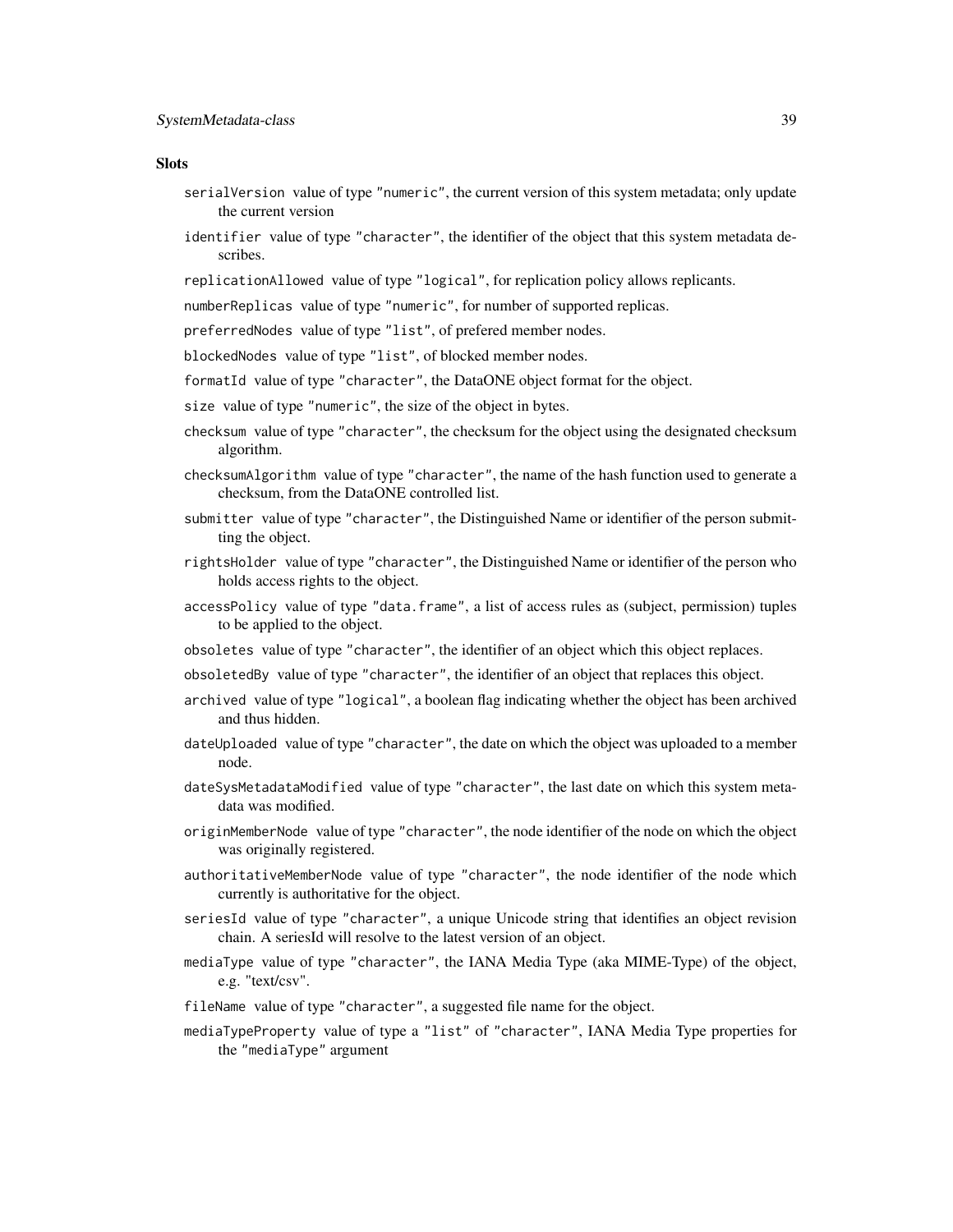## <span id="page-39-0"></span>Methods

- [initialize](#page-23-2): Initialize a DataONE SystemMetadata object with default values or values passed in to the constructor object
- [SystemMetadata](#page-37-2): Create a SystemMetadata object, with all fields set to the value found in an XML document
- [parseSystemMetadata](#page-27-1): Parse an external XML document and populate a SystemMetadata object with the parsed data
- [serializeSystemMetadata](#page-33-1): Get the Count of Objects in the Package
- [validate](#page-39-1): Validate a SystemMetadata object
- [addAccessRule](#page-2-1): Add access rules to an object such as system metadata
- [hasAccessRule](#page-20-1): Determine if a particular access rules exists within SystemMetadata.
- [clearAccessPolicy](#page-5-1): Clear the accessPolicy from the specified object.

## See Also

[datapack](#page-9-1)

<span id="page-39-1"></span>

| validate |  |  |
|----------|--|--|
|          |  |  |

validate *Validate a SystemMetadata object.*

#### Description

Validate a system metadata object, ensuring that required fields are present and of the right type.

## Usage

```
validate(x, ...)
## S4 method for signature 'SystemMetadata'
validate(x, ...)
```
#### **Arguments**

| x | the instance to be validated |
|---|------------------------------|
| . | (Additional parameters)      |

#### Value

logical, TRUE if the SystemMetadata object is valid, else a list of strings detailing errors

#### See Also

[SystemMetadata-class](#page-37-1)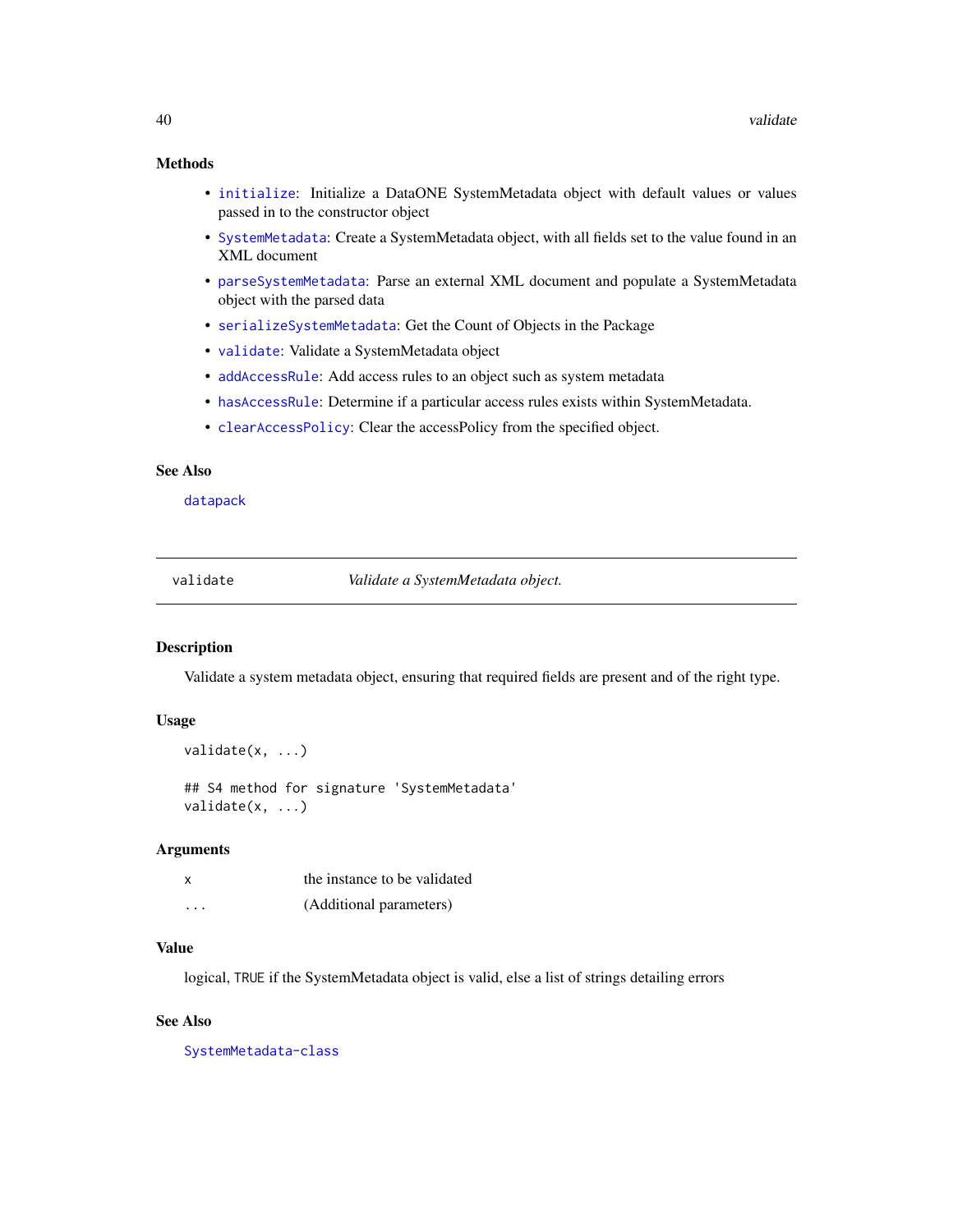#### validate 41 and 41 and 42 and 42 and 42 and 42 and 42 and 42 and 42 and 42 and 42 and 42 and 42 and 42 and 42 and 42 and 42 and 42 and 42 and 42 and 42 and 42 and 42 and 42 and 42 and 42 and 42 and 42 and 42 and 42 and 42

```
library(XML)
doc <- xmlParseDoc(system.file("testfiles/sysmeta.xml", package="datapack"), asText=FALSE)
sysmeta <- new("SystemMetadata")
sysmeta <- parseSystemMetadata(sysmeta, xmlRoot(doc))
valid <- validate(sysmeta)
```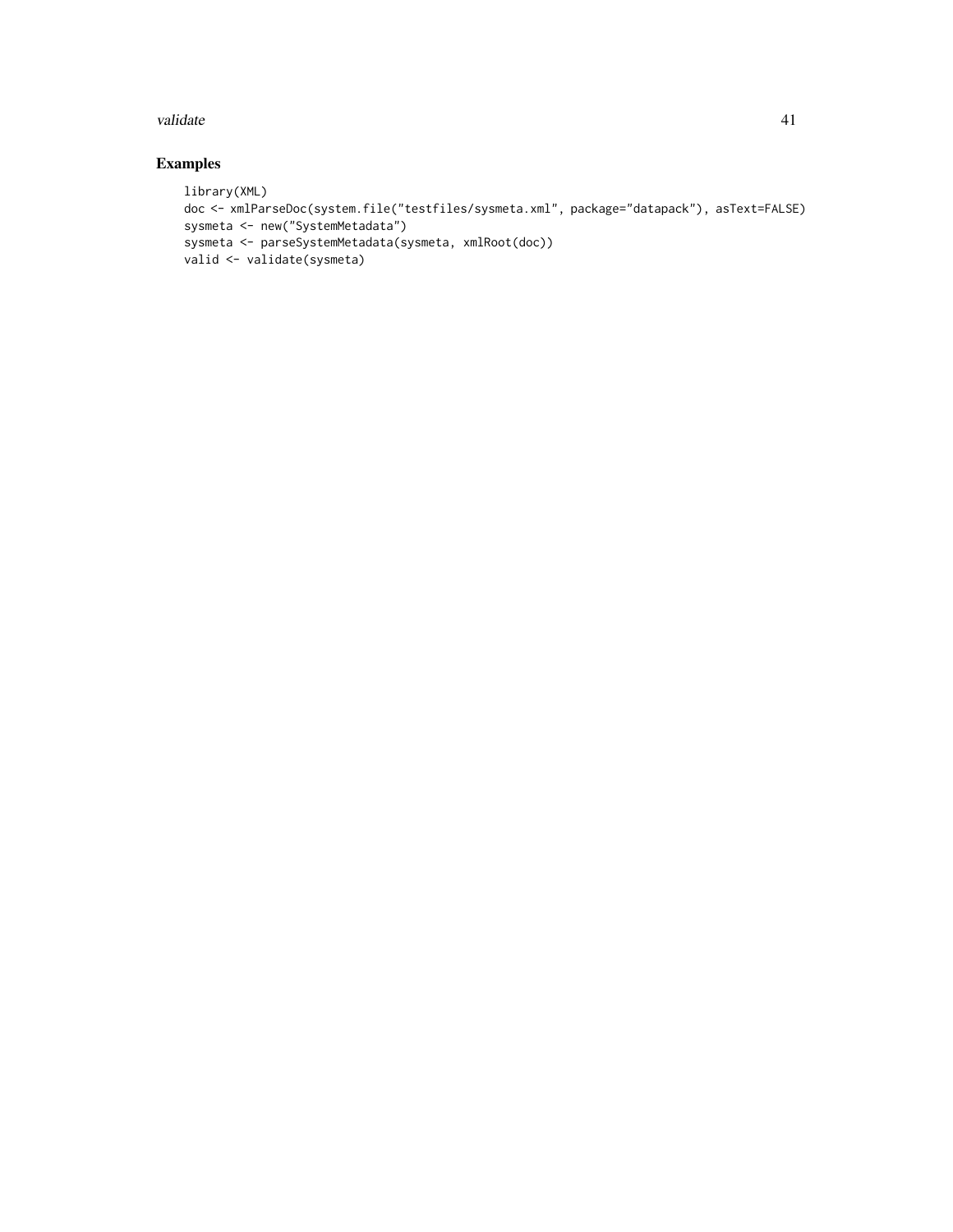# <span id="page-41-0"></span>**Index**

∗Topic classes DataObject-class, [9](#page-8-0) ∗Topic resourceMap ResourceMap-class, [30](#page-29-0) addAccessRule, [3,](#page-2-0) *[10](#page-9-0)*, *[40](#page-39-0)* addAccessRule,DataObject-method *(*addAccessRule*)*, [3](#page-2-0) addAccessRule,SystemMetadata-method *(*addAccessRule*)*, [3](#page-2-0) addData, [4,](#page-3-0) *[12](#page-11-0)* addData,DataPackage,DataObject-method *(*addData*)*, [4](#page-3-0) canRead, [5,](#page-4-0) *[10](#page-9-0)* canRead,DataObject-method *(*canRead*)*, [5](#page-4-0) clearAccessPolicy, [6,](#page-5-0) *[40](#page-39-0)* clearAccessPolicy,SystemMetadata-method *(*clearAccessPolicy*)*, [6](#page-5-0) containsId, [7,](#page-6-0) *[12](#page-11-0)* containsId,DataPackage-method *(*containsId*)*, [7](#page-6-0)

createFromTriples, [8,](#page-7-0) *[31](#page-30-0)* createFromTriples,ResourceMap-method *(*createFromTriples*)*, [8](#page-7-0)

DataObject-class, [9](#page-8-0) DataObject-initialize *(*initialize,DataObject-method*)*, [22](#page-21-0) datapack, *[10](#page-9-0)*, [10,](#page-9-0) *[12](#page-11-0)*, *[31](#page-30-0)*, *[40](#page-39-0)* datapack-package *(*datapack*)*, [10](#page-9-0) DataPackage, *[10](#page-9-0)* DataPackage-class, [11](#page-10-0) DataPackage-initialize *(*initialize,DataPackage-method*)*, [23](#page-22-0) describeWorkflow, *[12](#page-11-0)*, [13](#page-12-0) describeWorkflow,DataPackage-method *(*describeWorkflow*)*, [13](#page-12-0)

## dmsg, [14](#page-13-0)

freeResourceMap, [15](#page-14-0) freeResourceMap,ResourceMap-method *(*freeResourceMap*)*, [15](#page-14-0)

getData, *[10](#page-9-0)*, *[12](#page-11-0)*, [15](#page-14-0) getData,DataObject-method *(*getData*)*, [15](#page-14-0) getData,DataPackage-method *(*getData*)*, [15](#page-14-0) getFormatId, *[10](#page-9-0)*, [16](#page-15-0) getFormatId,DataObject-method *(*getFormatId*)*, [16](#page-15-0) getIdentifier, *[10](#page-9-0)*, [17](#page-16-0) getIdentifier,DataObject-method *(*getIdentifier*)*, [17](#page-16-0) getIdentifiers, *[12](#page-11-0)*, [18](#page-17-0) getIdentifiers,DataPackage-method *(*getIdentifiers*)*, [18](#page-17-0) getMember, *[12](#page-11-0)*, [18](#page-17-0) getMember,DataPackage-method *(*getMember*)*, [18](#page-17-0) getRelationships, *[8](#page-7-0)*, *[12](#page-11-0)*, [19](#page-18-0) getRelationships,DataPackage-method *(*getRelationships*)*, [19](#page-18-0) getSize, *[12](#page-11-0)*, [20](#page-19-0) getSize,DataPackage-method *(*getSize*)*, [20](#page-19-0)

hasAccessRule, [21,](#page-20-0) *[40](#page-39-0)* hasAccessRule,SystemMetadata-method *(*hasAccessRule*)*, [21](#page-20-0)

initialize, *[10](#page-9-0)*, *[12](#page-11-0)*, *[31](#page-30-0)*, *[40](#page-39-0)* initialize,DataObject-method, [22](#page-21-0) initialize,DataPackage-method, [23](#page-22-0) initialize,ResourceMap-method, [24](#page-23-0) initialize,SystemMetadata-method, [24](#page-23-0) insertRelationship, *[12](#page-11-0)*, [26](#page-25-0) insertRelationship,DataPackage-method *(*insertRelationship*)*, [26](#page-25-0)

parseSystemMetadata, [28,](#page-27-0) *[40](#page-39-0)*